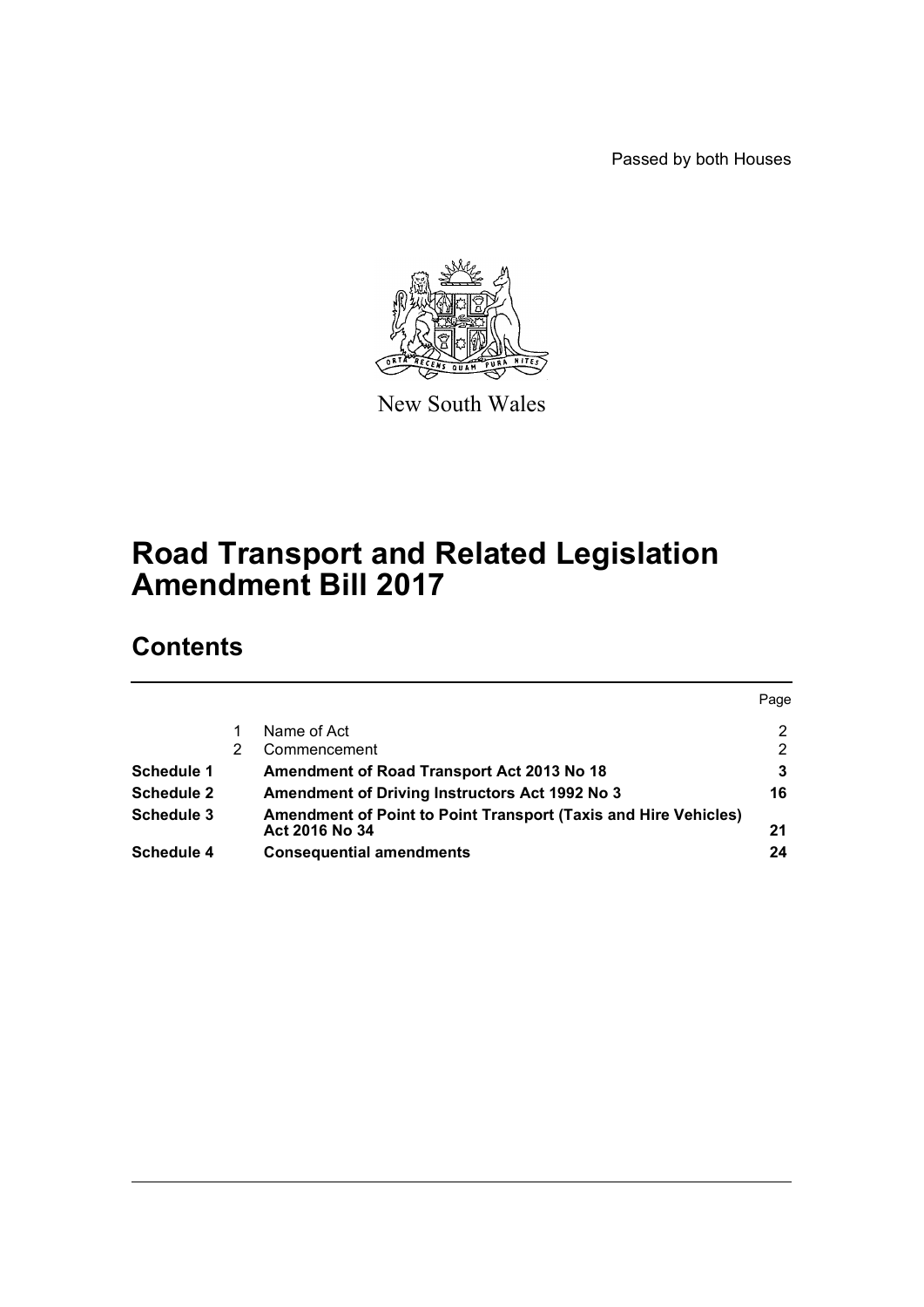*I certify that this PUBLIC BILL, which originated in the LEGISLATIVE COUNCIL, has finally passed the LEGISLATIVE COUNCIL and the LEGISLATIVE ASSEMBLY of NEW SOUTH WALES.*

*Legislative Council 2017* *Clerk of the Parliaments*



New South Wales

# **Road Transport and Related Legislation Amendment Bill 2017**

Act No , 2017

An Act to make miscellaneous amendments to certain road transport and related legislation.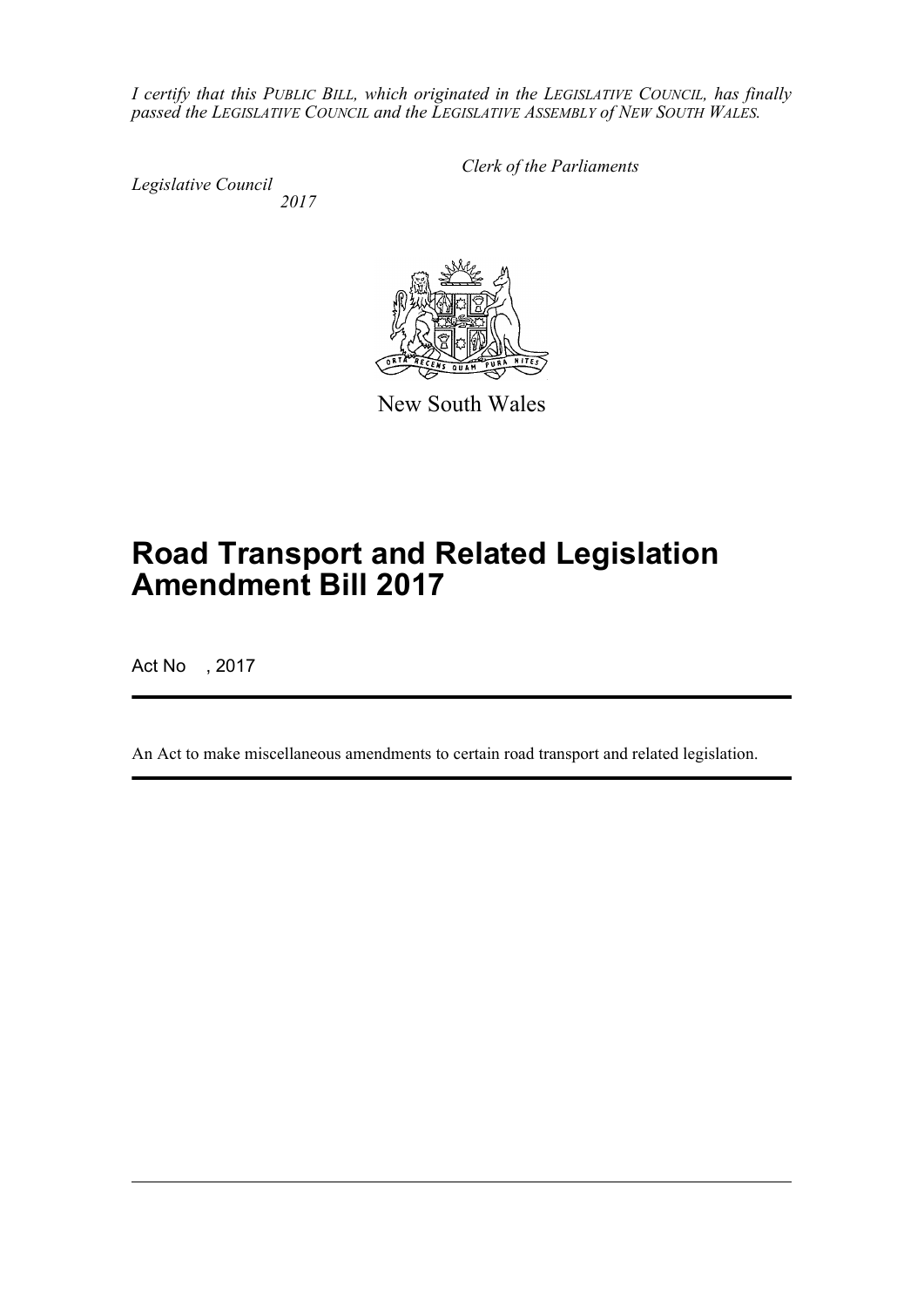Road Transport and Related Legislation Amendment Bill 2017 [NSW]

#### <span id="page-2-0"></span>**The Legislature of New South Wales enacts:**

#### **1 Name of Act**

This Act is the *Road Transport and Related Legislation Amendment Act 2017*.

#### <span id="page-2-1"></span>**2 Commencement**

- (1) This Act commences on the date of assent to this Act, except as provided by this section.
- (2) Schedules 1.3 and 2 commence on a day or days to be appointed by proclamation.
- (3) Schedule 3 commences on 1 November 2017 or, if the date of assent to this Act is later, on the date of assent.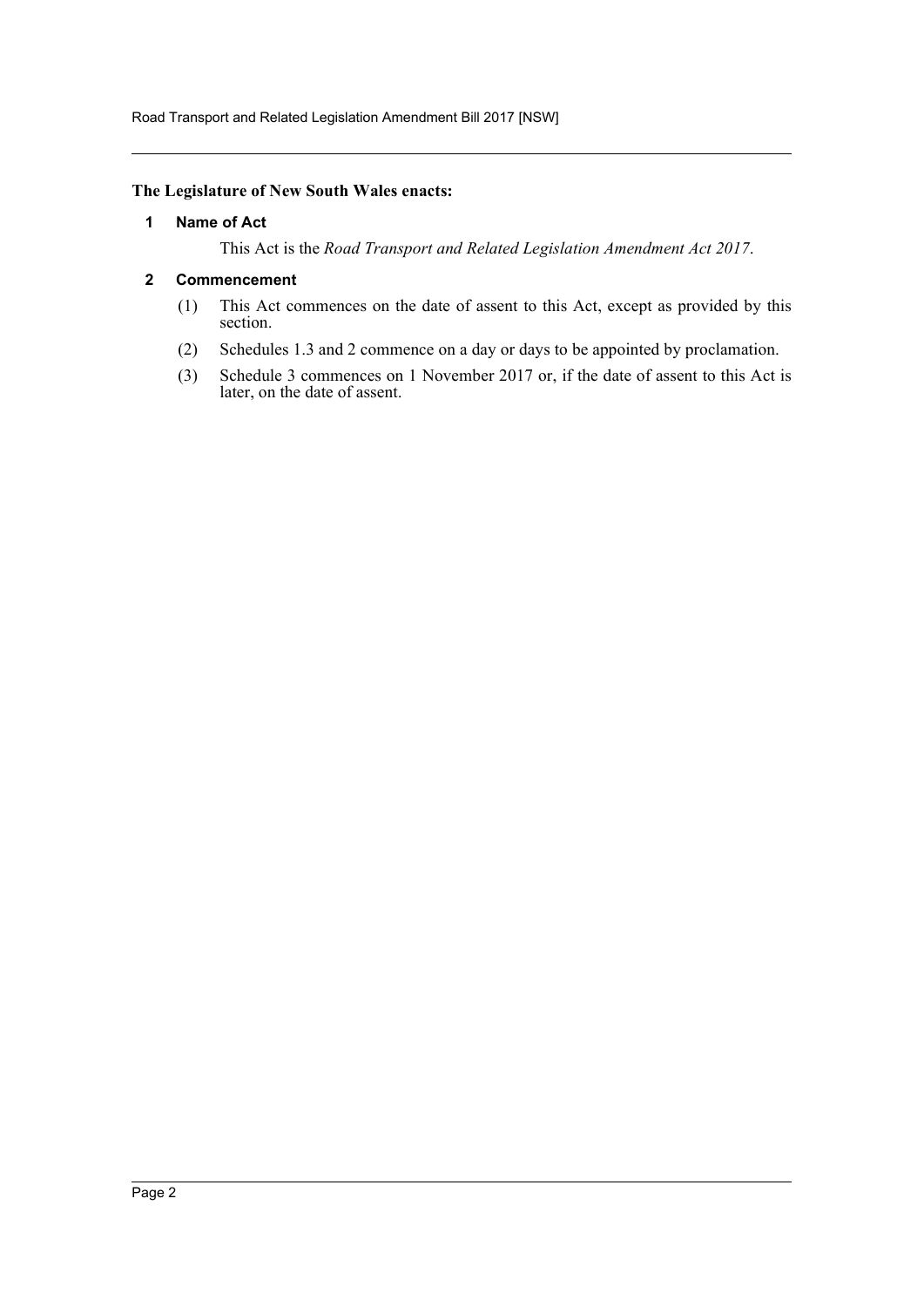# <span id="page-3-0"></span>**Schedule 1 Amendment of Road Transport Act 2013 No 18**

# **1.1 Amendment concerning maximum penalty for offences against statutory rule**

#### **Section 26 Offences in the statutory rules and certificate evidence**

Omit "34" from section 26 (2). Insert instead "50".

# **1.2 Amendments concerning detection of dimension offences**

# **[1] Section 121 Definitions**

Insert in alphabetical order:

*dimension*, in relation to a vehicle, means the length, width or height of the vehicle.

*maximum dimension requirement*, in relation to a vehicle, means a requirement concerning a maximum dimension for the vehicle.

#### **[2] Section 134 Approval of devices by Governor**

Insert after section 134 (1) (e):

- (f) measuring the dimensions of a vehicle (whether or not the vehicle concerned is also photographed),
- (g) photographing a vehicle that is driven in contravention of a maximum dimension requirement.

# **[3] Section 134 (2) (f1)**

Insert after section 134 (2) (f):

- (f1) in the case of a device that photographs a vehicle that is driven in contravention of a maximum dimension requirement:
	- (i) the maximum dimension requirement applicable to the vehicle on the length of road on which it is travelling, and
	- (ii) the dimension of the vehicle to which that requirement relates,

# **[4] Section 135 Definitions**

Insert after paragraph (c) of the definition of *detectable traffic offence* in section 135 (1):

(d) a dimension offence.

# **[5] Section 135 (1)**

Insert in alphabetical order:

*dimension offence* means an offence against this Act or the statutory rules (or the *Heavy Vehicle National Law (NSW)* or the regulations in force for the purposes of that Law) that involves driving a vehicle in contravention of a maximum dimension requirement applicable to the vehicle on a length of road.

# **[6] Section 135 (2)**

Insert at the end of section 135 $(2)$  (e):

, and

(f) an approved traffic enforcement device is *approved for dimension measurement* if it is approved under section 134 for the use referred to in section 134 $(1)$  $(f)$ , and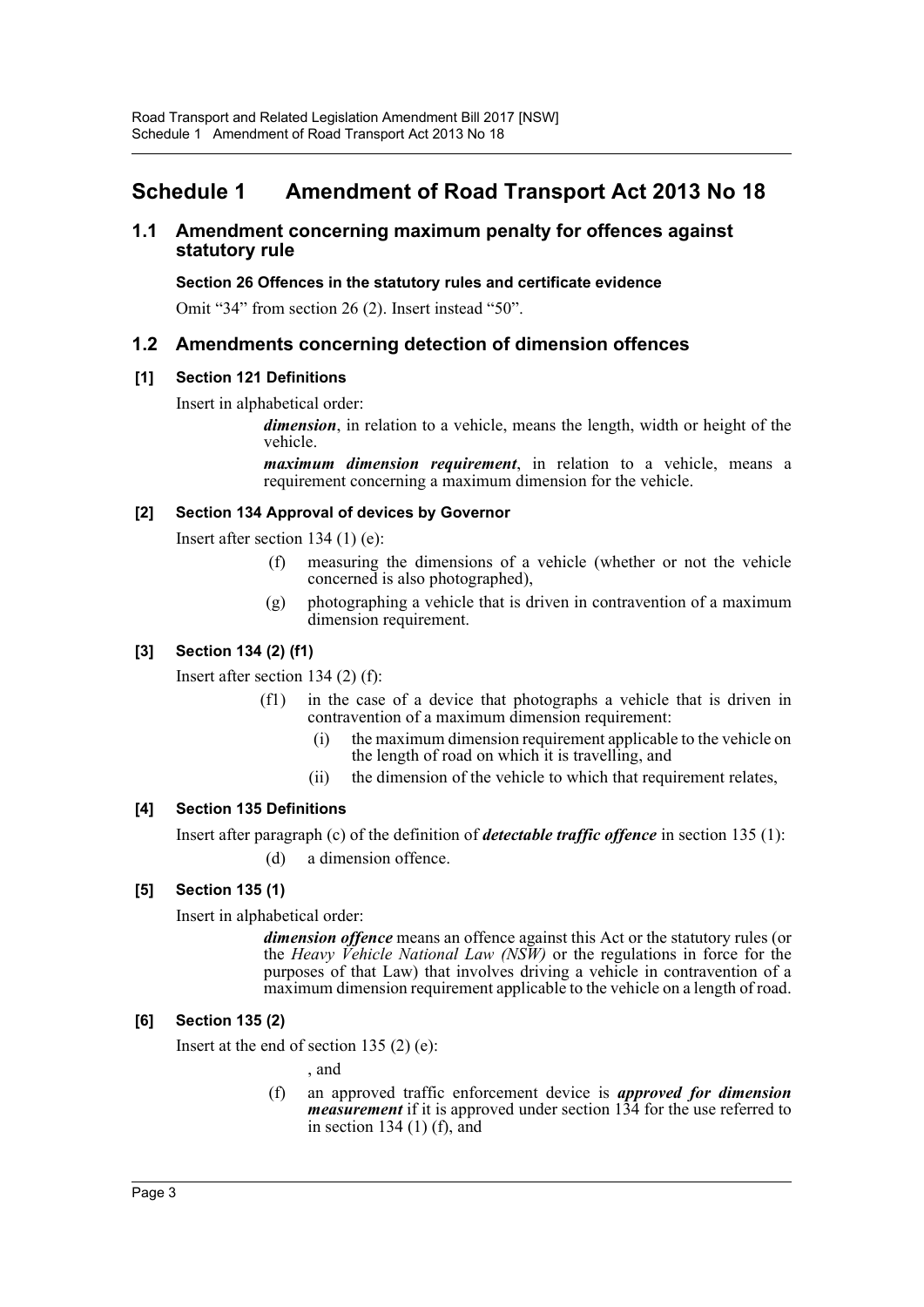(g) an approved traffic enforcement device is *approved for dimension imaging* if it is approved under section 134 for the use referred to in section 134 $(1)$  $(g)$ .

#### **[7] Section 136A**

Insert after section 136:

#### **136A Evidence of vehicle dimension by dimension measurement device**

Evidence may be given in proceedings for a dimension offence of a measurement of any vehicle dimensions obtained and recorded by an approved traffic enforcement device that is approved for dimension measurement.

#### **[8] Section 137A**

Insert after section 137:

#### **137A Certificates concerning reliability of dimension measurement devices**

In proceedings for a dimension offence in which evidence is given of a measurement of any vehicle dimensions obtained from an approved traffic enforcement device that is approved for dimension measurement, a certificate purporting to be signed by an appropriate inspection officer for the device certifying the following matters is admissible and is prima facie evidence of those matters:

- (a) that the device is an approved traffic enforcement device that is approved for dimension measurement,
- (b) that on a day specified in the certificate (being within the period prescribed by the statutory rules before the alleged time of the offence) the device was tested in accordance with the statutory rules and sealed by an appropriate inspection officer for the device,
- (c) that on that day the device was accurate and operating properly.

#### **[9] Section 138 Admissibility of photographs taken by devices—generally**

Insert after section 138 (1) (d):

- (e) in the case of proceedings for a dimension offence—a photograph that is tendered as:
	- (i) being taken by means of the operation, on a day specified on the photograph, of an approved traffic enforcement device that is approved for dimension imaging installed at a location specified on the photograph, and
	- (ii) if the photograph is taken by a digital camera device—bearing a security indicator of a kind prescribed by the statutory rules.

#### **[10] Section 141 Rebuttal of evidence concerning operation of approved traffic enforcement devices**

Insert "137A," after "137," in section 141 (1).

#### **[11] Section 183 Definitions**

Insert at the end of paragraph (e) of the definition of *appropriate approved traffic enforcement device* in section 183 (1):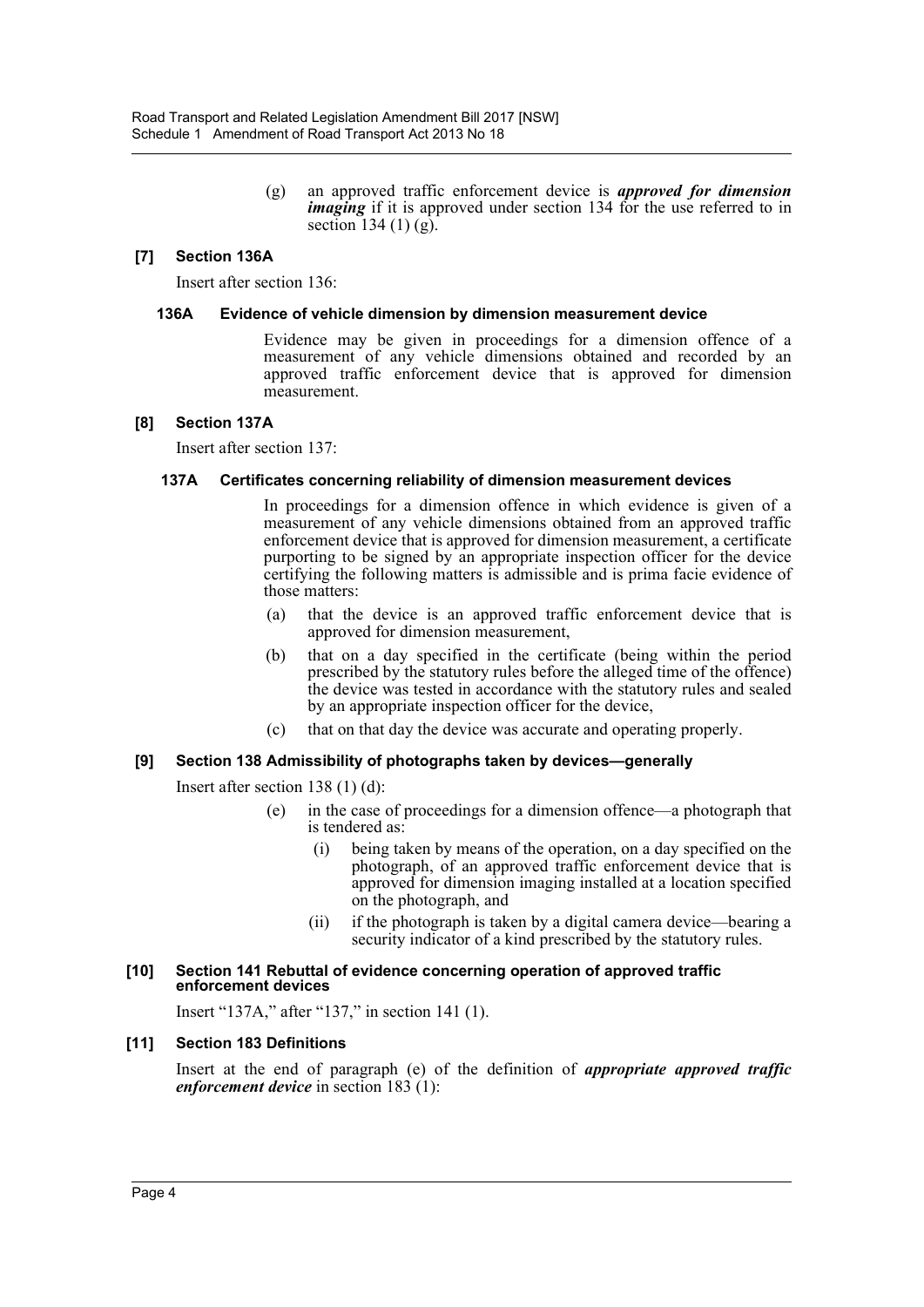, or

(f) in the case of a dimension offence—an approved traffic enforcement device that is approved for dimension imaging.

#### **[12] Section 183 (1), definition of "camera recorded offence"**

Insert after paragraph (f) of the definition of *camera recorded offence*:

(g) a dimension offence in respect of which the penalty notice or the court attendance notice indicates that the offence was detected by an appropriate approved traffic enforcement device for the offence.

# **1.3 Amendments concerning written-off heavy vehicles**

#### **[1] Section 4 Definitions**

Omit the definition of *NSW written-off vehicles register* from section 4 (1).

Insert in alphabetical order:

*Austroads* means Austroads Limited (ACN 136 812 390), and includes any successor to or continuation of that company.

*licensed repairer* means a person who holds a motor vehicle repairer's licence within the meaning of the *Motor Dealers and Repairers Act 2013*.

*motor dealer* has the same meaning as it has in the *Motor Dealers and Repairers Act 2013*, and includes any other person declared to be a motor dealer by the statutory rules under this Act.

*motor vehicle recycler* has the same meaning as it has in the *Motor Dealers and Repairers Act 2013*, and includes any other person declared to be a motor vehicle recycler by the statutory rules under this Act.

*NSW written-off heavy vehicles register*—see section 104B.

*NSW written-off light vehicles register*—see section 83.

#### **[2] Part 4.5 (except in section 83 (3) (e) and as otherwise amended by this Act)**

Omit each word or expression specified in Column 1 of the following Table wherever occurring (including definitions, headings and notes) and regardless of capitalisation.

Insert instead the word or expression specified in Column 2 opposite the word or expression specified in Column 1 with capitalisation that corresponds to that of the omitted word or expression and rearrange any altered definitions in appropriate order:

| Column 1                                                                                                  | Column 2                                |  |
|-----------------------------------------------------------------------------------------------------------|-----------------------------------------|--|
| <b>Current word or expression</b>                                                                         | <b>Replacement word or expression</b>   |  |
| NSW written-off vehicles register                                                                         | NSW written-off light vehicles register |  |
| written-off vehicle                                                                                       | written-off light vehicle               |  |
| written-off vehicles (except where occurring<br>in the expression "NSW written-off vehicles<br>register") | written-off light vehicles              |  |
| notifiable vehicle                                                                                        | notifiable light vehicle                |  |
| notifiable vehicles                                                                                       | notifiable light vehicles               |  |
| vehicle damage assessment                                                                                 | light vehicle damage assessment         |  |

**Table**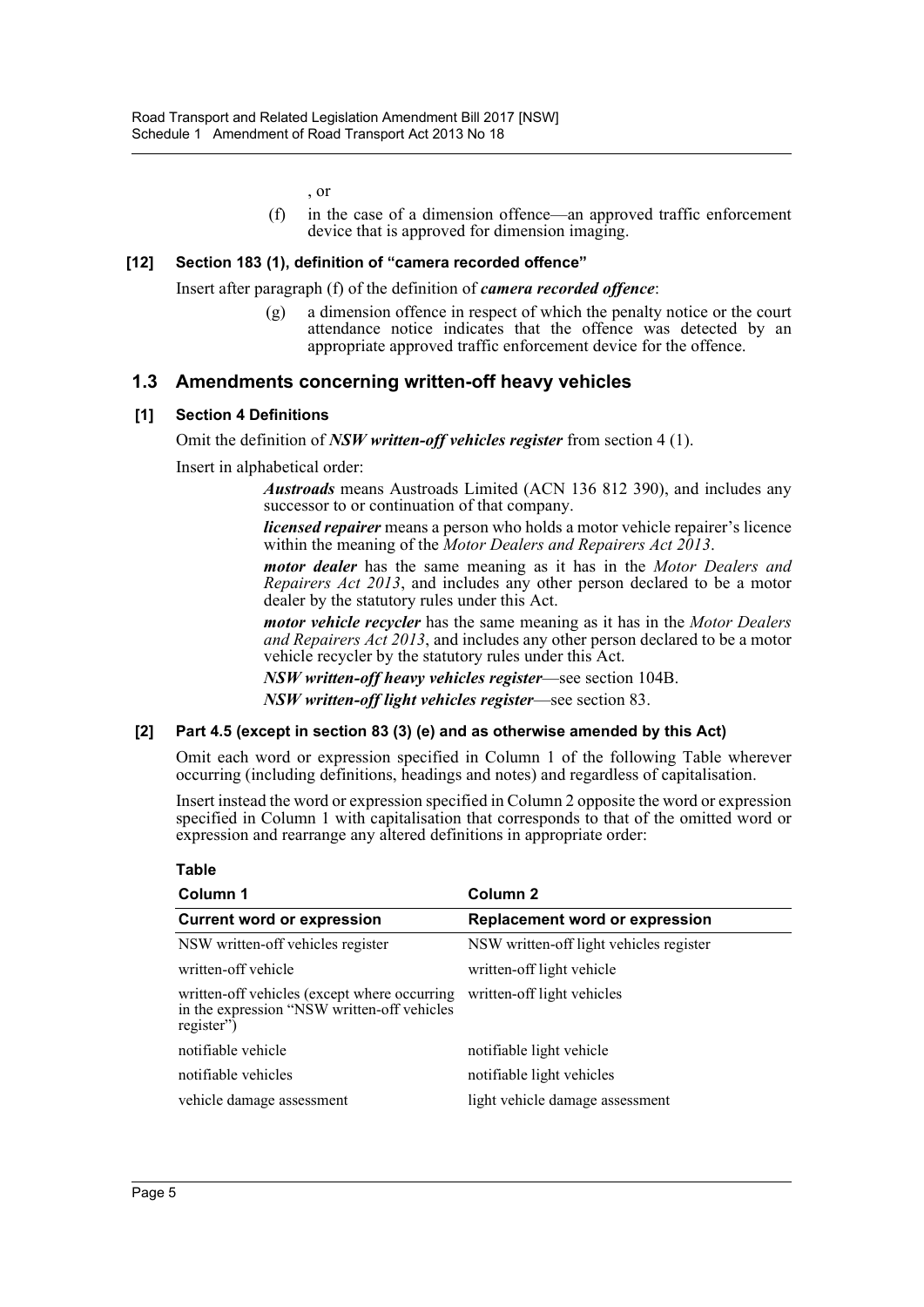Road Transport and Related Legislation Amendment Bill 2017 [NSW] Schedule 1 Amendment of Road Transport Act 2013 No 18

| Column 1                          | Column 2                                 |  |
|-----------------------------------|------------------------------------------|--|
| <b>Current word or expression</b> | <b>Replacement word or expression</b>    |  |
| certificate of compliance         | light vehicle certificate of compliance  |  |
| certificates of compliance        | light vehicle certificates of compliance |  |

#### **[3] Section 82 Definitions**

Omit the definitions of *Austroads*, *certificate of compliance*, *licensed repairer*, *motor dealer* and *motor vehicle recycler*.

Insert in alphabetical order:

*light vehicle certificate of compliance* means a light vehicle certificate of compliance issued by a licensed repairer under this Part.

**[4] Sections 82 (definition of "vehicle identifier"), 84 (3), (4) and (5), 86 (1), 88 (1) and (2), 89, 90, 96 and 98 (1), (4) and (5)**

Omit "a vehicle" wherever occurring. Insert instead "a light vehicle".

#### **[5] Section 83 NSW written-off light vehicles register**

Omit "about vehicles" from section 83 (1). Insert instead "about light vehicles".

#### **[6] Sections 83 (3), 84 (1), 97 (1) and 103 (3)**

Omit "any vehicle" wherever occurring. Insert instead "any light vehicle".

#### **[7] Section 84 Registration of written-off light vehicles**

Omit section 84 (6). Insert instead:

(6) In this section:

*interstate written-off light vehicle* means a light vehicle recorded on a register of written-off vehicles (however described) of another jurisdiction as:

- (a) a statutory written-off light vehicle or similar (being a light vehicle that is not permitted to be registered in that jurisdiction by the vehicle registration authority of that jurisdiction), or
- (b) a repairable written-off light vehicle or similar (being a light vehicle that may in certain circumstances be registered in that jurisdiction), but only if that vehicle has not been registered in Australia since being so recorded.

# **[8] Part 4.5, Division 3, heading**

Insert "**light**" after "**damaged**".

# **[9] Section 88 Notifiable light vehicles**

Omit "jurisdiction, and" from section 88 (1) (c) (iii). Insert instead "jurisdiction.".

# **[10] Section 88 (1) (d)**

Omit the paragraph.

#### **[11] Section 89 Light vehicles that are a total loss**

Omit "written off vehicle" from section 89 (1). Insert instead "written-off light vehicle".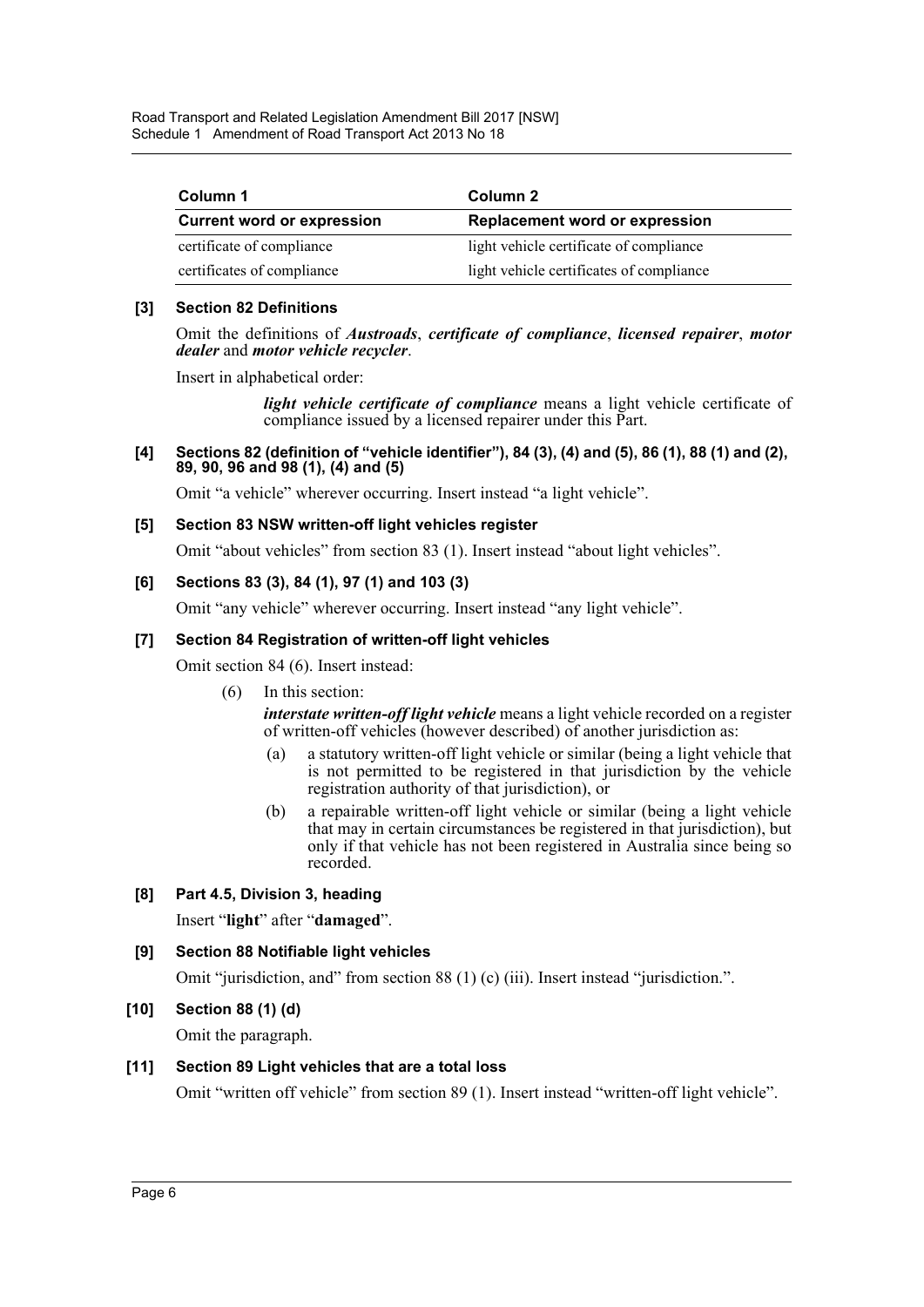#### **[12] Section 98 Light vehicle certificates of compliance**

Insert at the end of section 98 (1):

**Note.** Section 12 of the *Motor Dealers and Repairers Act 2013* makes it an offence for a person to carry on the business of a motor vehicle repairer unless the person is the holder of a motor vehicle repairer's licence. Section 15 of that Act also makes it an offence for a motor vehicle repairer, in the course of business, to enter into an agreement for any repair work to be done by another person who is not the holder of a motor vehicle repairer's licence.

#### **[13] Section 103 Statutory rules concerning written-off light vehicles**

Omit "class of vehicles" from section 103 (3). Insert instead "class of light vehicles".

#### **[14] Part 4.5A**

Insert after Part 4.5:

# **Part 4.5A Written-off heavy vehicles**

# **Division 1 Preliminary**

#### **104A Definitions**

In this Part:

*former written-off heavy vehicle* has the meaning given by section 104B (1). *heavy vehicle certificate of compliance* means a heavy vehicle certificate of compliance issued by a licensed repairer under this Part.

*insurer* means a person who carries on the business of insuring vehicles, and includes any other person declared to be an insurer by the statutory rules.

*non-repairable damage* means damage of a class, or damage caused in circumstances, prescribed by the statutory rules.

*notifiable heavy vehicle*—see section 104E.

*repairable written-off heavy vehicle* has the meaning given by section 104B (1).

*self-insurer* means any person who, in the course of a business, is the registered operator for the number of notifiable heavy vehicles that may be prescribed by the statutory rules in respect of each of which there is no insurance policy with an insurer covering loss or damage.

*statutory written-off heavy vehicle* has the meaning given by section 104B (1).

*total loss*—see section 104F.

*vehicle identifier*, in relation to a heavy vehicle, has the same meaning given by section 525 of the *Heavy Vehicle National Law (NSW)*, and includes any other kind of identifier prescribed by the statutory rules.

#### **Division 2 Restrictions on registration of certain written-off heavy vehicles**

#### **104B NSW written-off heavy vehicles register**

(1) The Authority is to maintain a register of written-off heavy vehicles (the *NSW written-off heavy vehicles register*) that records information about heavy vehicles that the Authority has reason to believe: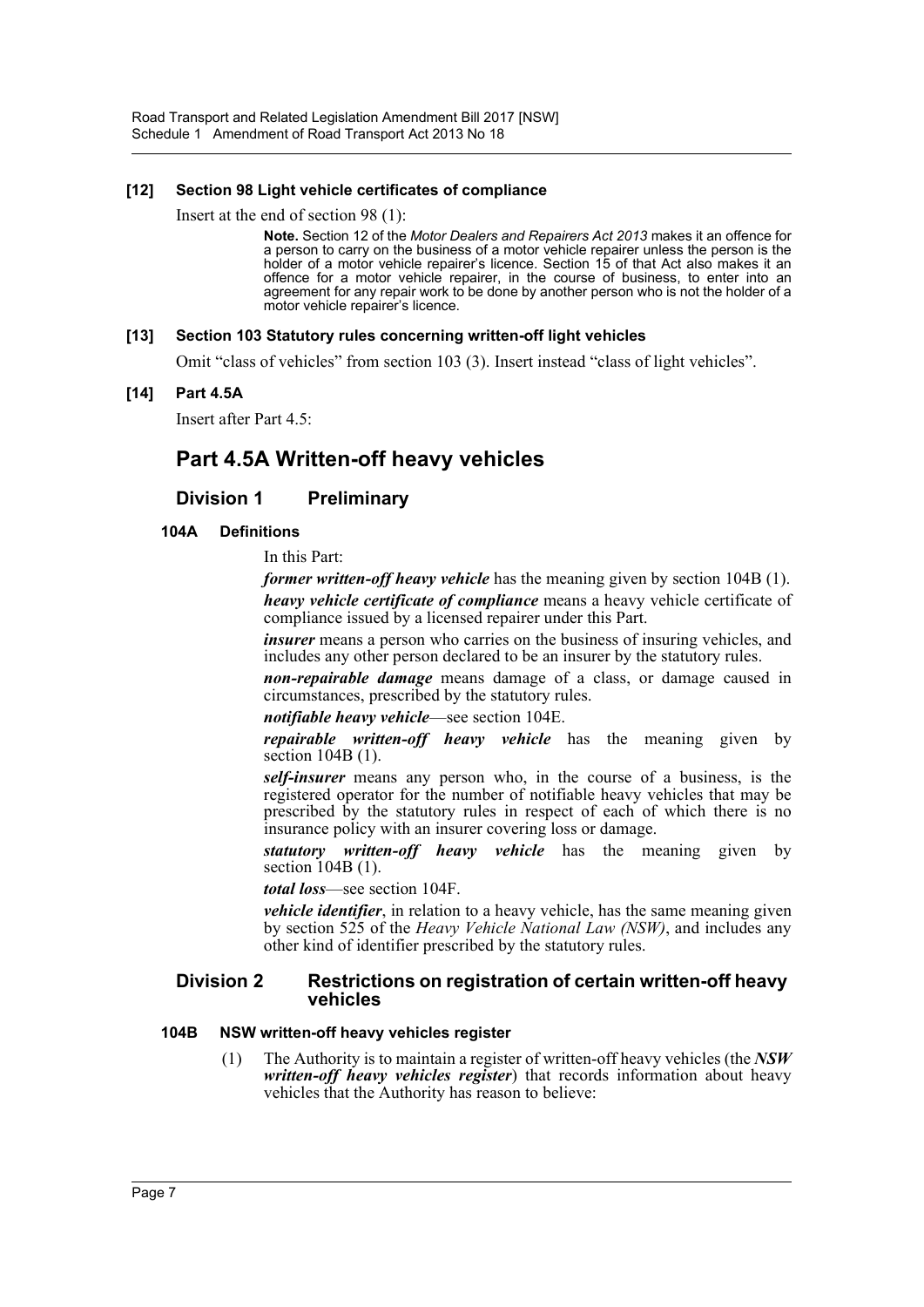- (a) are written-off heavy vehicles of a kind that the statutory rules provide are excluded from being registered regardless of whether they can be repaired (*statutory written-off heavy vehicles*), or
- (b) are written-off heavy vehicles of a kind that the statutory rules provide can be registered if they are repaired in the circumstances prescribed by the statutory rules (*repairable written-off heavy vehicles*), or
- (c) were previously written-off heavy vehicles but which have since been repaired and then registered (*former written-off heavy vehicles*).
- (2) The register is to contain such information as the Authority thinks appropriate.
- (3) In this section *written-off heavy vehicle* includes any heavy vehicle:
	- (a) that has been assessed to be a total loss by a person in accordance with Division 3, or
	- (b) that has been disposed of to a motor vehicle recycler by a self-insurer, or
	- (c) that has been demolished or dismantled by a motor vehicle recycler, or
	- (d) that is in the control of a motor vehicle recycler and is intended to be demolished or dismantled, or
	- (e) that is prescribed by the statutory rules.

#### **104C Registration of written-off heavy vehicles**

- (1) The Authority must not register, renew or transfer the registration of any heavy vehicle (or if the vehicle is registered, the Authority must cancel the registration of the vehicle) if its vehicle identifier is the same as the vehicle identifier of:
	- (a) a statutory written-off heavy vehicle or an interstate written-off heavy vehicle, or
	- (b) a written-off heavy vehicle that the Authority reasonably believes has suffered non-repairable damage.
- (2) If the Authority cancels the registration of a heavy vehicle under this section, the Authority must immediately notify the registered operator of the vehicle of the cancellation.
- (3) Despite section 2.8 of the *Motor Accident Injuries Act 2017* and section 14 (3) of the *Motor Accidents Compensation Act 1999*, a third-party policy (within the meaning of those Acts) is not cancelled immediately upon cancellation of registration of a heavy vehicle under this section and continues to have effect until the day on which the registered operator of the vehicle is given notice of the cancellation of registration.
- (4) In this section:

*interstate written-off heavy vehicle* means a heavy vehicle recorded on a register of written-off vehicles (however described) of another jurisdiction as:

- (a) a statutory written-off heavy vehicle or similar (being a heavy vehicle that is not permitted to be registered in that jurisdiction by the vehicle registration authority of that jurisdiction), or
- (b) a repairable written-off heavy vehicle or similar (being a heavy vehicle that may in certain circumstances be registered in that jurisdiction), but only if that vehicle has not been registered in Australia since being so recorded.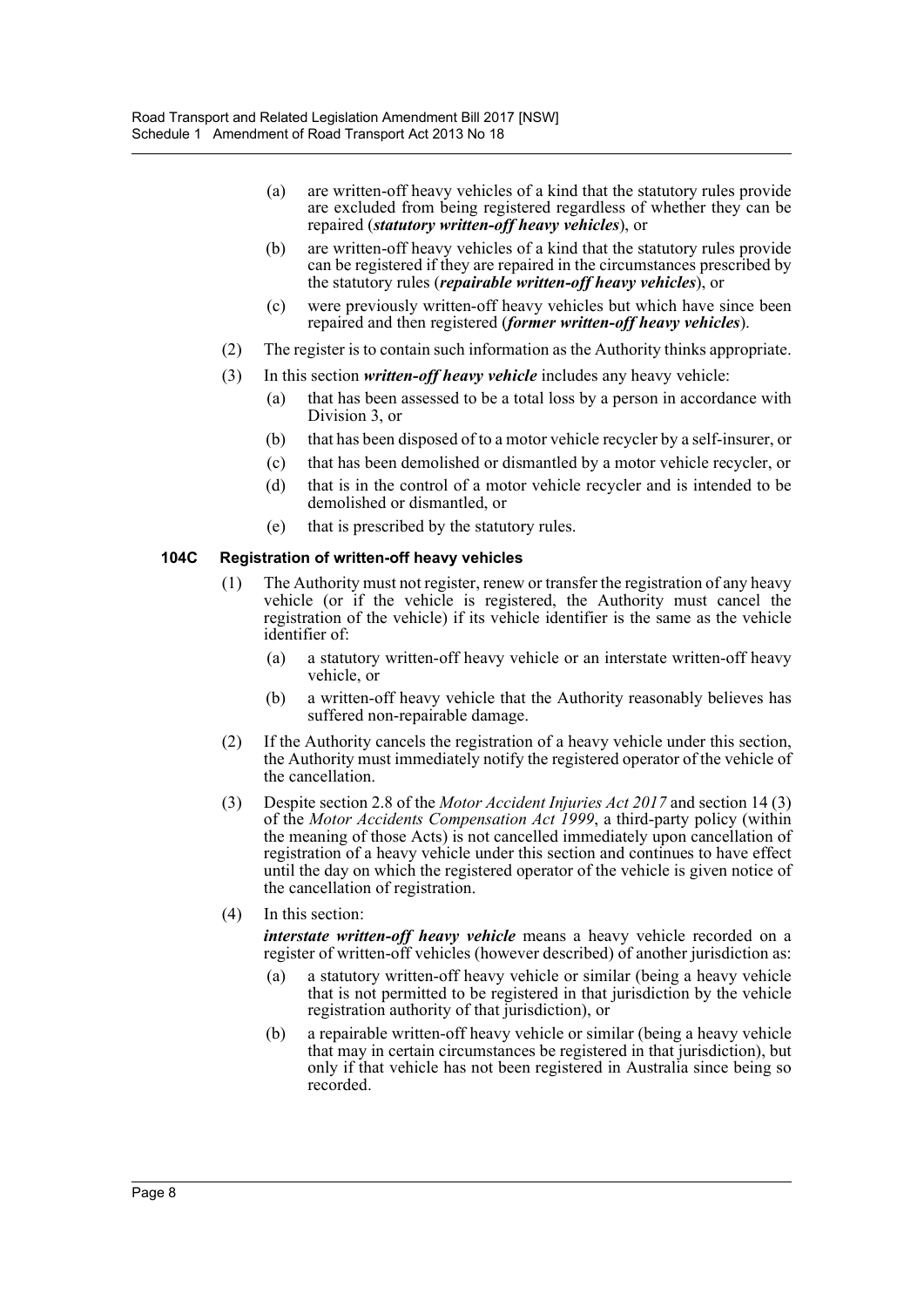# **Division 3 Assessment of damaged heavy vehicles**

#### **104D Definitions**

In this Division:

*assessor* means an insurer, self-insurer, motor vehicle recycler, motor dealer or other person prescribed by the statutory rules.

*heavy vehicle damage assessment* means an assessment made by or on behalf of, and in the course of business of, an assessor as to whether or not a notifiable heavy vehicle (anywhere in Australia) is a total loss.

#### **104E Notifiable heavy vehicles**

- (1) For the purposes of this Part, a heavy vehicle is a *notifiable heavy vehicle* if the vehicle:
	- (a) complies (or complied at the time of manufacture) with the requirements of all Australian Design Rules adopted by the statutory rules applying to it, and
	- (b) is located anywhere in Australia but is linked to this jurisdiction because:
		- (i) it is registered in this jurisdiction, or
		- (ii) it was last registered in this jurisdiction, or
		- (iii) it has never been registered in Australia, but one or more of the incidents that caused the vehicle to be assessed as a total loss occurred in this jurisdiction.
- (2) For the purposes of this Part, a heavy vehicle is also a *notifiable heavy vehicle* if it is a heavy vehicle prescribed by the statutory rules.

#### **104F Heavy vehicles that are a total loss**

- (1) For the purposes of this Part, a heavy vehicle is a *total loss* if it has been damaged, dismantled or demolished to the extent that its salvage value as a written-off heavy vehicle plus the cost of repairing the vehicle for use on a road would be more than:
	- (a) the market value of the vehicle immediately before the damage, dismantling or demolition, or
	- (b) if the vehicle is insured for a specified amount (known as the sum insured), that specified amount.
- (2) The statutory rules may:
	- (a) prescribe other cases as cases in which a heavy vehicle is a total loss for the purposes of this Part, and
	- (b) prescribe exceptions to this section.
- (3) In this section:

*market value* of a heavy vehicle means the price that the vehicle would bring at open market, as determined (having regard to local market prices and the age and condition of the vehicle) by the person who assesses whether or not the vehicle is a total loss.

*salvage value* of a heavy vehicle means the value of the vehicle if sold for scrap or parts, or in a damaged state, as determined by the person who assesses whether or not the vehicle is a total loss.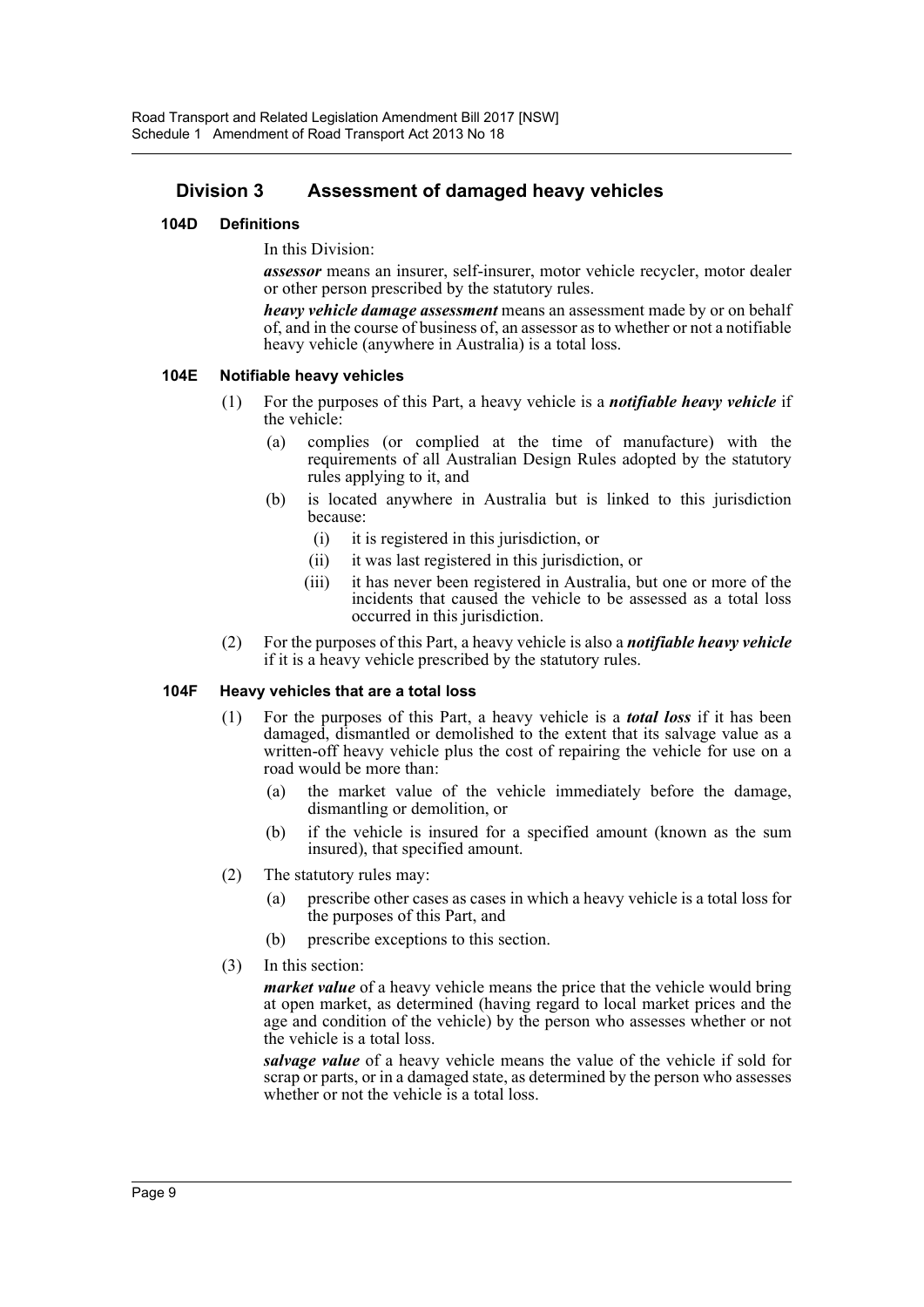#### **104G Assessments as to whether a heavy vehicle is a total loss**

- (1) An assessor must ensure that any heavy vehicle damage assessment made by or on behalf of the assessor is made by a person who:
	- (a) has the training, qualification or experience prescribed by the statutory rules for the purposes of this section, or
	- (b) acts on the advice of a person who has such training, qualifications or experience.

Maximum penalty: 20 penalty units.

(2) The Authority may, by notice in writing, exempt a person from subsection (1), before the relevant assessment is carried out. Such an exemption has effect only for the time specified in the exemption and if any conditions to which it is subject are complied with.

#### **104H Factors relevant to assessments**

An assessor must ensure that any heavy vehicle damage assessment made by or on behalf of the assessor:

- (a) includes an assessment of whether the vehicle has suffered non-repairable damage, and
- (b) bases any calculation of the cost of repair of the vehicle (for the purposes of assessing whether the vehicle is a total loss) on the standard of repairs, and the repair methods, prescribed by the statutory rules in relation to vehicles of that type.

Maximum penalty:

- (a) in the case of a corporation, 250 penalty units for a first offence or 500 penalty units for a second or subsequent offence, or
- (b) in any other case, 50 penalty units for a first offence or 100 penalty units for a second or subsequent offence.

#### **104I Provision of results of assessments**

- (1) An assessor must, if requested to do so by the registered operator or owner of a notifiable heavy vehicle or a person authorised by the Authority, provide the operator, owner or person with a written record of any heavy vehicle damage assessment made by or on behalf of the assessor of that vehicle setting out:
	- (a) a statement as to whether or not the vehicle has suffered non-repairable damage, and
	- (b) any other information prescribed by the statutory rules.

Maximum penalty: 20 penalty units.

- (2) An assessor must, if directed in writing to do so by an authorised officer, provide the Authority with a written record of any heavy vehicle damage assessment made by or on behalf of the assessor setting out:
	- (a) a statement as to whether or not the vehicle has suffered non-repairable damage, and
	- (b) any other information specified in the direction.

Maximum penalty: 20 penalty units.

(3) More than one direction may be issued under subsection (2).

**Note.** Section 307C of the *Crimes Act 1900* makes it an offence for a person to produce a record under this section if the person does so knowing that the record is false or misleading.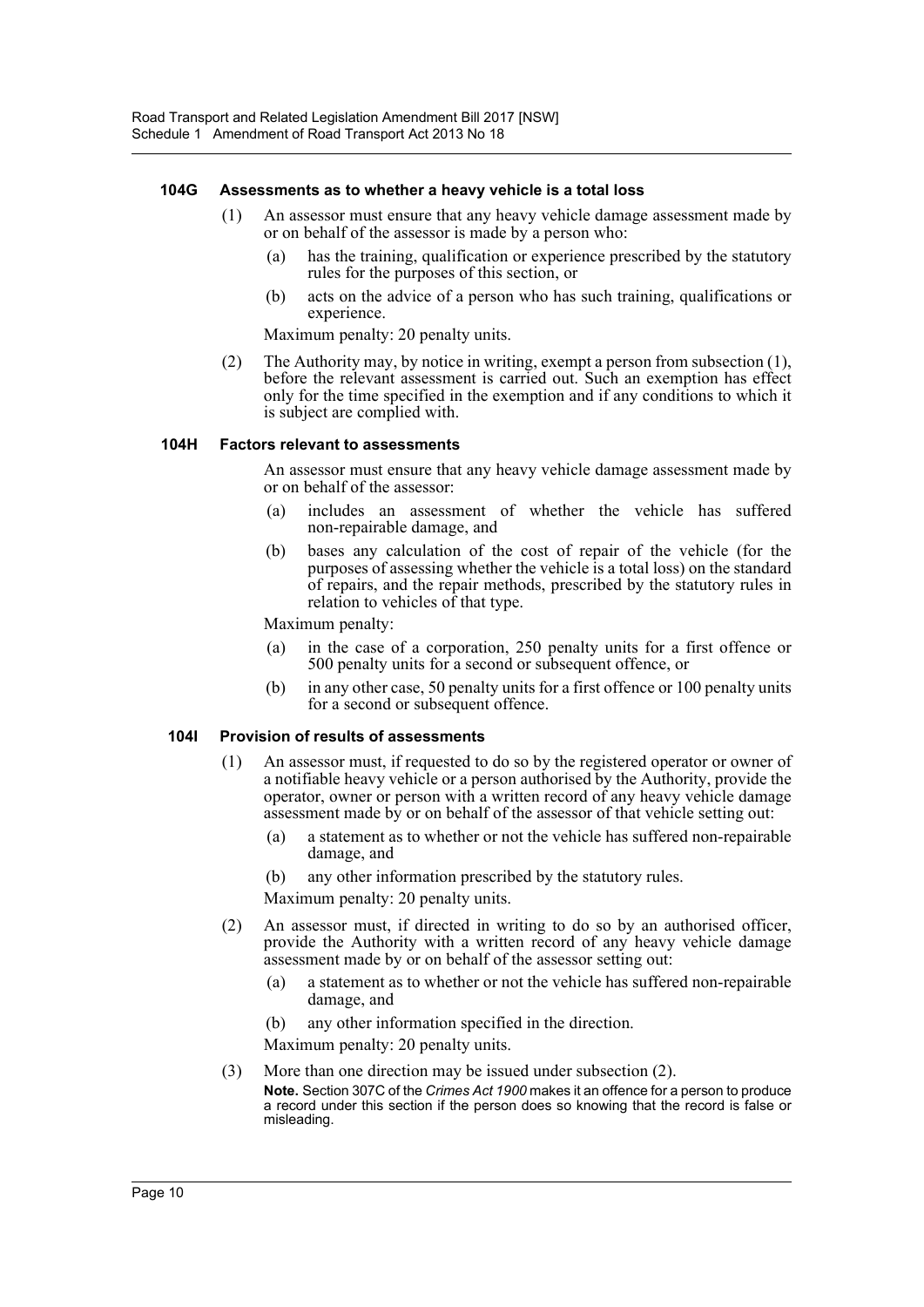#### **104J Information about written-off and demolished heavy vehicles**

- (1) An assessor must ensure that the Authority is provided with the information required by the statutory rules concerning each notifiable heavy vehicle that is assessed as being a total loss in the course of a heavy vehicle damage assessment conducted by or on behalf of the assessor:
	- (a) within 7 days after the assessment and before the vehicle is sold or otherwise disposed of, or
	- (b) within any other time prescribed by the statutory rules.
- (2) A self-insurer must ensure that the Authority is provided with the information required by the statutory rules concerning each notifiable heavy vehicle that is taken to be a total loss by virtue of being disposed of by the self-insurer (anywhere in Australia) to a motor vehicle recycler:
	- (a) within 7 days after the vehicle is disposed of, or
	- (b) within any other time prescribed by the statutory rules.
- (3) A motor vehicle recycler must ensure that the Authority is provided with the information required by the statutory rules concerning each notifiable heavy vehicle that the motor vehicle recycler intends to demolish or dismantle (anywhere in Australia) in the course of the business carried on by the motor vehicle recycler:
	- (a) within 7 days after the motor vehicle recycler forms the intention to demolish or dismantle the vehicle, or
	- (b) within any other time prescribed by the statutory rules.
- (4) Despite subsection (3), the information must be provided before the part of the vehicle to which the vehicle identifier is attached is sold or otherwise disposed of.
- (5) A person (other than an insurer) is not guilty of an offence against this section in respect of a failure to provide information concerning a notifiable heavy vehicle if the person proves to the court's satisfaction that the person believed, on reasonable grounds, that the required information concerning the vehicle had already been provided to the Authority by another person under this section.

Maximum penalty: 20 penalty units.

# **104K Maintenance of records**

- (1) An assessor must maintain, and keep for at least 7 years, the following records in relation to each heavy vehicle damage assessment made by or on behalf of the assessor:
	- (a) the records required by the statutory rules,
	- (b) any other records that the Authority, by notice in writing, requires the assessor to maintain.
- (2) An authorised officer may, for the purposes of determining whether this Part has been complied with, direct in writing any person to produce any records required to be maintained under this Division.
- (3) A person must comply with such a direction within the time specified in the direction.

Maximum penalty: 20 penalty units.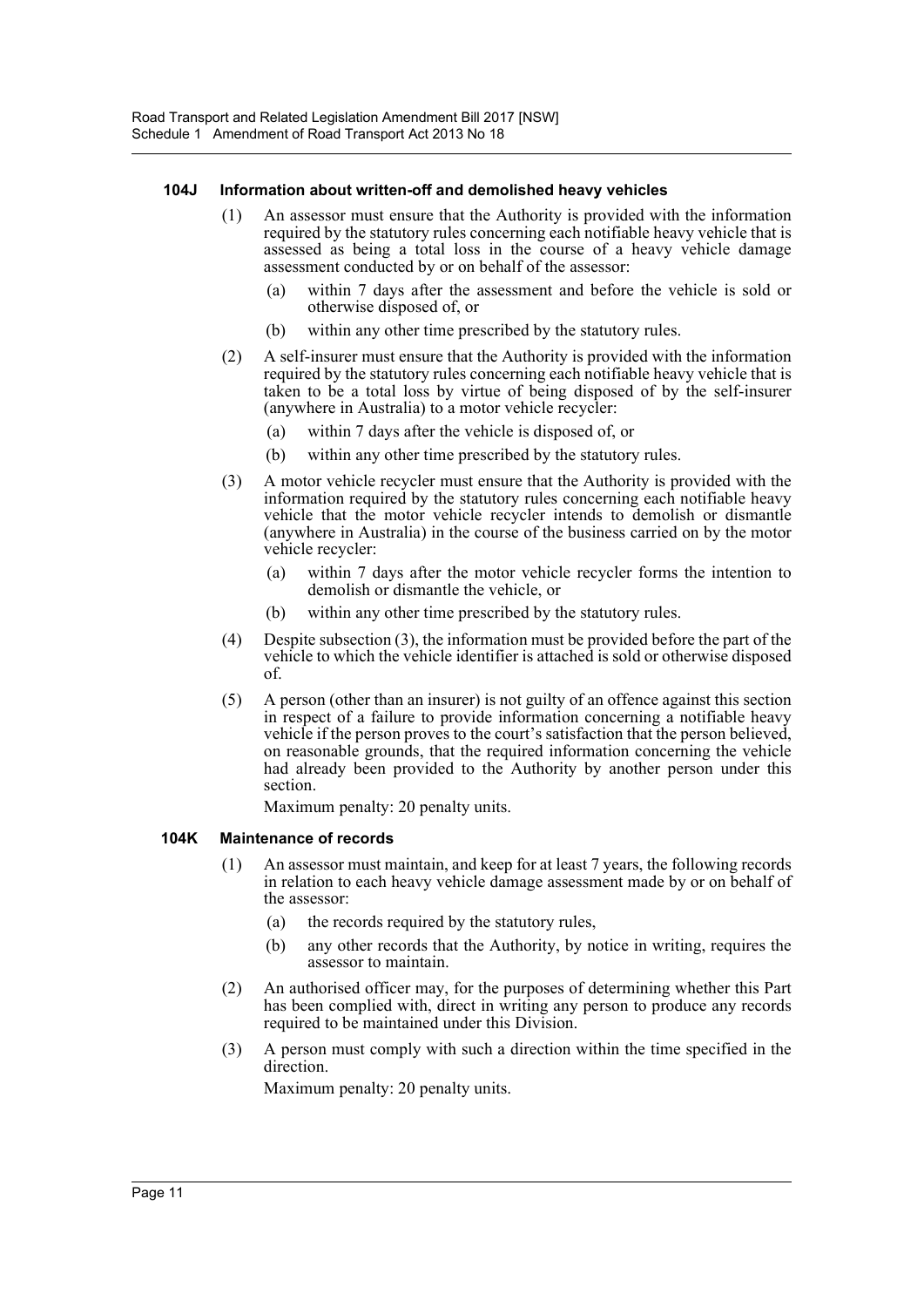#### **104L False assessments**

A person must not induce, attempt to influence, or coerce the making of a false heavy vehicle damage assessment or a heavy vehicle damage assessment that does not comply with this Part.

Maximum penalty:

- (a) in the case of a corporation, 250 penalty units for a first offence or 500 penalty units for a second or subsequent offence, or
- (b) in any other case, 50 penalty units for a first offence or 100 penalty units for a second or subsequent offence.

#### **104M Removal of vehicle identifiers of heavy vehicles**

An assessor must ensure that reasonable steps are taken to remove, deface, obliterate or destroy the vehicle identifier on any part of a heavy vehicle that has been assessed as being a total loss by or on behalf of the assessor, if required to do so:

- (a) by the statutory rules, or
- (b) by notice in writing served on the assessor by the Authority.

Maximum penalty: 20 penalty units.

#### **104N Duty to attach written-off warning label to written-off heavy vehicles**

- (1) An assessor must ensure that a written-off warning label is attached, in accordance with the statutory rules, at all times to any heavy vehicle in the person's possession or control that has been assessed as being a total loss:
	- (a) to the part of the vehicle to which the vehicle identifier is attached (in the case of a dismantled vehicle), or
	- (b) to the vehicle (in any other case).
- (2) The label must be attached within the period in which the information must be provided to the Authority about the vehicle under section 104J. Maximum penalty: 20 penalty units.

#### **Division 4 General**

#### **104O Heavy vehicle certificates of compliance**

- (1) A licensed repairer may issue, in a form approved by the Authority, a heavy vehicle certificate of compliance in relation to a heavy vehicle if:
	- (a) the licensed repairer's licence is of a class that authorises the repairer to repair the type of vehicle, and the type of vehicle damage, the subject of certification, and
	- (b) the vehicle has been repaired by the licensed repairer or the repairer is satisfied that it has been repaired by another licensed repairer, and
	- (c) the licensed repairer is satisfied that the standard of repairs, and the repair methods used, are in accordance with the requirements adopted by or set out in the statutory rules.

**Note.** Section 12 of the *Motor Dealers and Repairers Act 2013* makes it an offence for a person to carry on the business of a motor vehicle repairer unless the person is the holder of a motor vehicle repairer's licence. Section 15 of that Act also makes it an offence for a motor vehicle repairer, in the course of business, to enter into an agreement for any repair work to be done by another person who is not the holder of a motor vehicle repairer's licence.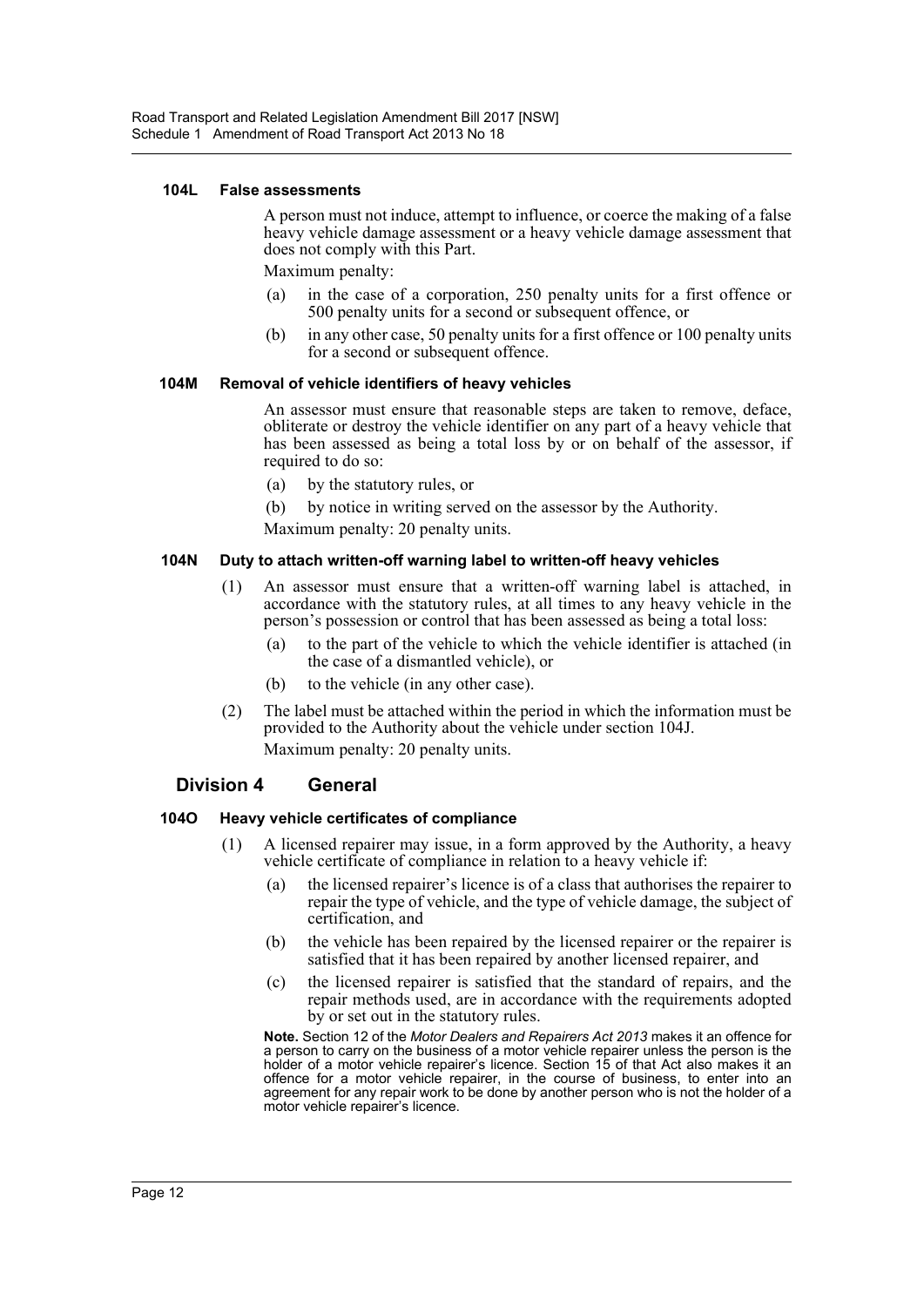(2) A licensed repairer must not issue a heavy vehicle certificate of compliance that the repairer knows, or ought reasonably to know, is false or misleading in a material particular.

Maximum penalty: 20 penalty units.

(3) A person must not attempt to obtain a heavy vehicle certificate of compliance by a false or misleading statement or any misrepresentation or other dishonest means.

Maximum penalty: 20 penalty units.

- (4) The Authority may do any of the following in respect of a heavy vehicle that is the subject of a heavy vehicle certificate of compliance referred to in subsection  $(2)$  or  $(3)$ :
	- (a) amend the NSW written-off heavy vehicles register accordingly,
	- (b) suspend the registration of the vehicle,
	- (c) refuse to transfer the registration of the vehicle,
	- (d) cancel the registration of the vehicle.
- (5) The Authority must not cancel the registration of a heavy vehicle unless it has first given the registered operator of the vehicle at least 14 days' notice of the proposed cancellation.
- (6) A person who is not a licensed repairer must not purport to issue a heavy vehicle certificate of compliance or advertise that the person is willing to issue a heavy vehicle certificate of compliance.

Maximum penalty: 1,000 penalty units.

#### **104P Access to NSW written-off heavy vehicles register**

- (1) The Authority is not to provide access to the NSW written-off heavy vehicles register except as provided by this section.
- (2) The Authority may allow the following to have access to the register:
	- (a) a government department, a public authority, a local authority or the NSW Police Force,
	- (b) a government department, a public authority, a local authority or the police force of another jurisdiction,
	- (c) Austroads, but only for the purpose of its national database of written-off heavy vehicles and information about them,
	- (d) an insurer, self-insurer, motor vehicle recycler or motor dealer,
	- (e) any other person or body, or class of persons or bodies, prescribed by the statutory rules.
- (3) The Authority may provide a person or body with information contained in the register.
- (4) The Authority may:
	- (a) impose any conditions that the Authority considers appropriate on the provision of access, or the provision of information, under this section, or
	- (b) limit the level of detail to which access is provided under this section as the Authority considers appropriate.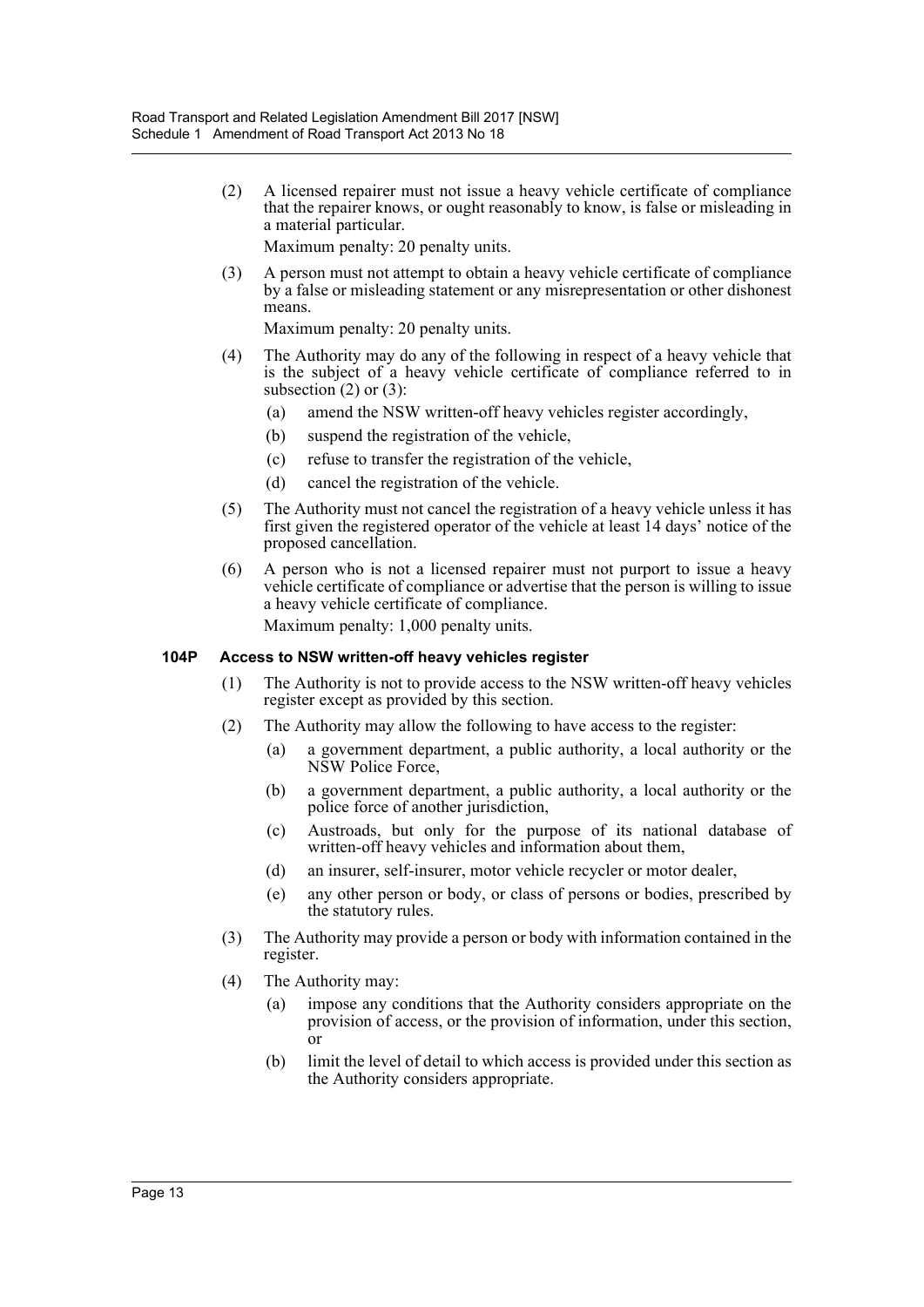#### **104Q Interference with NSW written-off heavy vehicles register**

A person must not, except as authorised by the Authority:

- (a) obtain access to the NSW written-off heavy vehicles register or information contained in the register, or
- (b) make, alter or delete an entry in the register, or
- (c) interfere with the register in any other way.
- Maximum penalty: 250 penalty units.

#### **104R Unauthorised disclosure of information**

A person must not disclose any information obtained in connection with the administration or execution of this Part, except:

- (a) in connection with the administration or execution of this Part or the statutory rules made for the purposes of this Part, or
- (b) for the purposes of Austroads administering a national database of written-off heavy vehicles and information about them and allowing driver licensing and vehicle registration authorities in the other States and Territories to have access to the information in the national database, or
- (c) for the purposes of any legal proceedings arising out of this Act or the statutory rules or of any report of such proceedings, or
- (d) to the Secretary within the meaning of the *Motor Dealers and Repairers Act 2013* for the purposes of any disciplinary or legal proceedings arising out of that Act or the regulations under that Act, or
- (e) to Transport for NSW for the purpose of assisting Transport for NSW to exercise its functions, or
- (f) in the circumstances prescribed by the statutory rules.

Maximum penalty: 20 penalty units.

#### **104S Certificate evidence**

A statement in a certificate purporting to have been issued by an Australian Authority or Australian authorised officer that, at a specified time or during a specified period, a specified vehicle was or was not on the NSW written-off heavy vehicles register or a register of written-off heavy vehicles (however described) kept under a law of another jurisdiction is admissible as evidence in any legal proceedings and is, until admissible evidence is given to the contrary, evidence of the matter certified.

#### **104T Statutory rules concerning written-off heavy vehicles**

- (1) Without limiting Chapter 2, the statutory rules may make provision for or with respect to the following matters:
	- (a) any matter relating to the registration of written-off heavy vehicles,
	- (b) any matter relating to the making of heavy vehicle damage assessments under this Part, including the conduct or duties of persons making those assessments,
	- (c) any matter relating to the making and keeping of records under this Part and the furnishing of information and records,
	- (d) any matter relating to the repair of written-off heavy vehicles,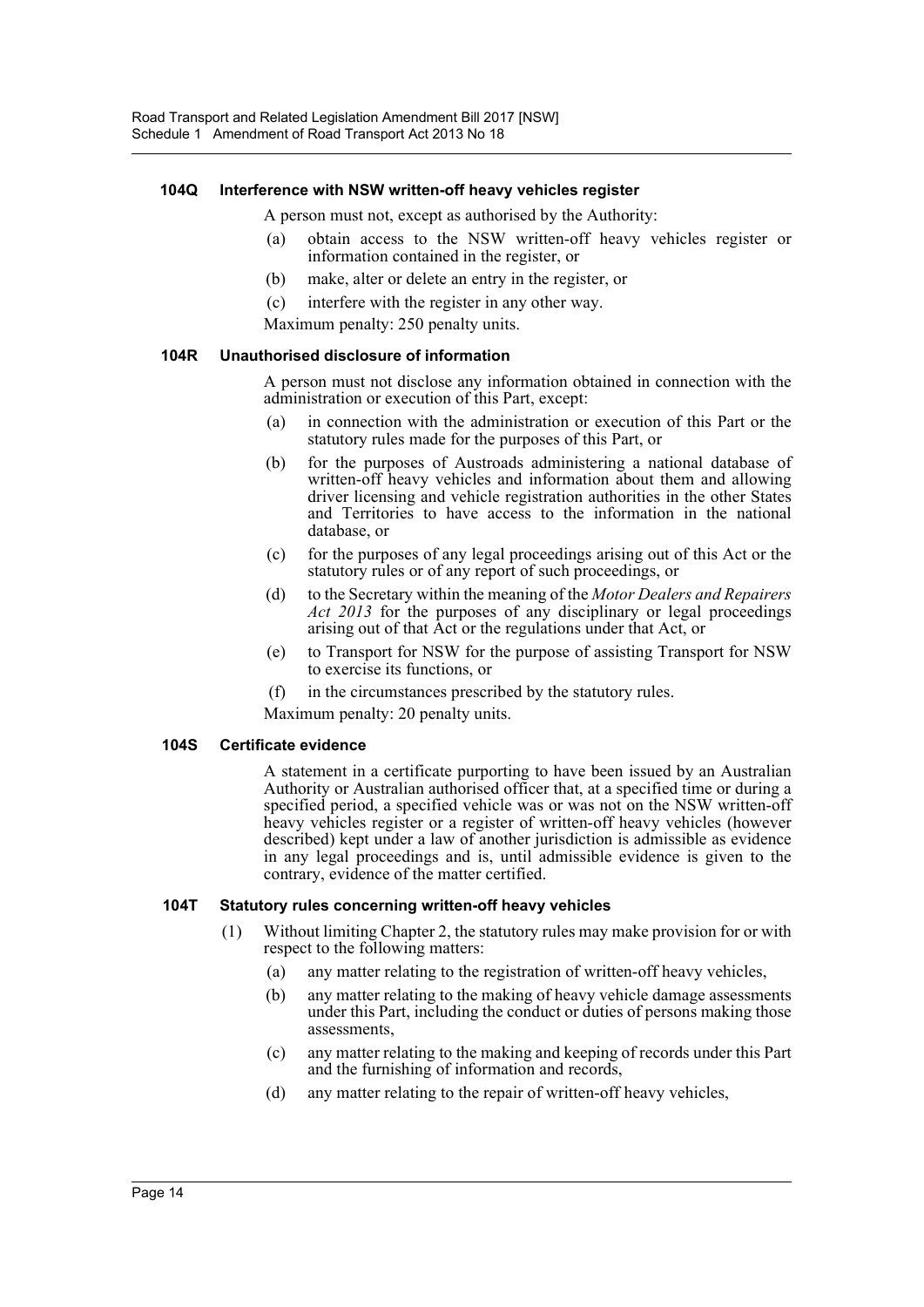- (e) any matter relating to the issue of heavy vehicle certificates of compliance, including the conduct or duties of persons issuing certificates of compliance,
- (f) any matter relating to written-off warning labels,
- (g) the disclosure of information obtained in connection with the administration or execution of this Part.
- (2) The statutory rules may require any person to provide the Authority with the information prescribed by the statutory rules concerning any notifiable heavy vehicle that is assessed as being a total loss while in the care, custody or control of the person (anywhere in Australia).
- (3) The statutory rules may exempt, with or without conditions, any heavy vehicle, any class of heavy vehicles or any class of persons from the operation of all or any of the provisions of this Part.
- (4) The statutory rules may adopt a provision set out in any specified publication.

#### **104U Determination of first offences and second and subsequent offences against this Part**

For the purposes of section 9 in its application to offences against provisions of this Part, it is declared that there is no applicable re-offending period for such offences.

**Note.** Section 9 provides for the determination of whether an offence against a provision of this Act or the statutory rules is a first offence or a second or subsequent offence.

# **1.4 Amendment concerning savings and transitional provisions**

#### **Schedule 4 Savings, transitional and other provisions**

Insert at the end of the Schedule, with appropriate Part and clause numbering:

# **Part Provisions consequent on enactment of Road Transport and Related Legislation Amendment Act 2017**

#### **Written-off light vehicles**

- (1) Any light vehicle that was a statutory written-off vehicle for the purposes of Part 4.5 of this Act immediately before its amendment by the amending Act is taken to be a statutory written-off light vehicle for the purposes of Part 4.5 of this Act (as amended).
- (2) Any vehicle that was a former written-off vehicle for the purposes of Part 4.5 of this Act immediately before its amendment by the amending Act is taken to be a former written-off light vehicle for the purposes of Part 4.5 of this Act (as amended).
- (3) A vehicle that is recorded on the NSW written-off light vehicles register under Part 4.5 of this Act as a former written-off light vehicle may also be referred to as a repairable written-off light vehicle.
- (4) In this clause: *amending Act* means the *Road Transport and Related Legislation Amendment Act 2017*.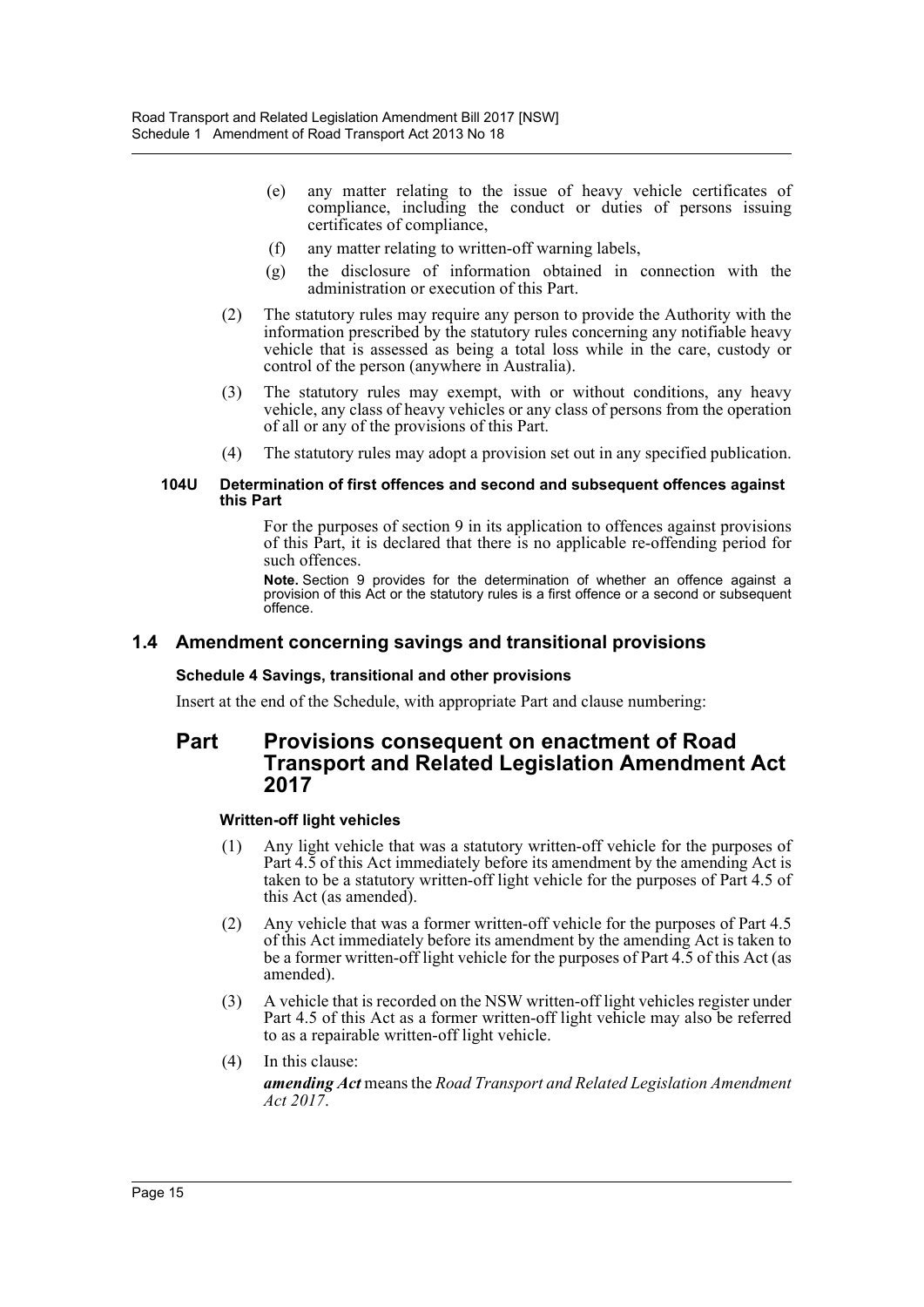# <span id="page-16-0"></span>**Schedule 2 Amendment of Driving Instructors Act 1992 No 3**

#### **[1] Section 2A Objects of Act**

Insert "and performance" after "competency" in section 2A (a).

#### **[2] Section 4 Meaning of "driving instructor"**

Omit section 4 (1). Insert instead:

- (1) For the purposes of this Act, a *driving instructor* is a person:
	- (a) who:
		- (i) instructs another person for the purpose of teaching that other person to drive a motor vehicle, or
		- (ii) tests or assesses another person for the purpose of enabling that other person to obtain a driver licence or have it varied, and
	- (b) receives a monetary or other reward for so teaching, testing or assessing (whether from the person being instructed, tested or assessed or otherwise).
- (1A) Subject to the regulations, any other reference in this Act (including subsections (2) and (3)) to a driving instructor or other person giving driving instructions to another person includes a reference to testing or assessing another person for the purpose of enabling that other person to obtain a driver licence or have it varied.

#### **[3] Section 5**

Omit the section. Insert instead:

#### **5 Meaning of "driving school"**

For the purposes of this Act, a *driving school* is a business (including any franchise or co-operative) that:

- (a) provides persons with instructions for the purpose of teaching those persons to drive motor vehicles, or
- (b) tests or assesses persons for the purpose of enabling those persons to obtain driver licences or have them varied.

#### **[4] Section 10 Prerequisites for licence**

Insert at the end of section 10 (1) (d):

, and

(e) either holds a working with children check clearance granted under the *Child Protection (Working with Children) Act 2012* that is applicable to the work to be permitted by the licence or has a current application for such clearance under that Act.

#### **[5] Section 10 (2)**

Omit the subsection. Insert instead:

- (2) An applicant for a licence is not eligible to be issued with a licence:
	- (a) while serving a period of good behaviour under section 36 of the *Road Transport Act 2013* (or a corresponding provision under the law of any other State or Territory), or
	- (b) if the applicant is subject to an interim bar under the *Child Protection (Working with Children) Act 2012*.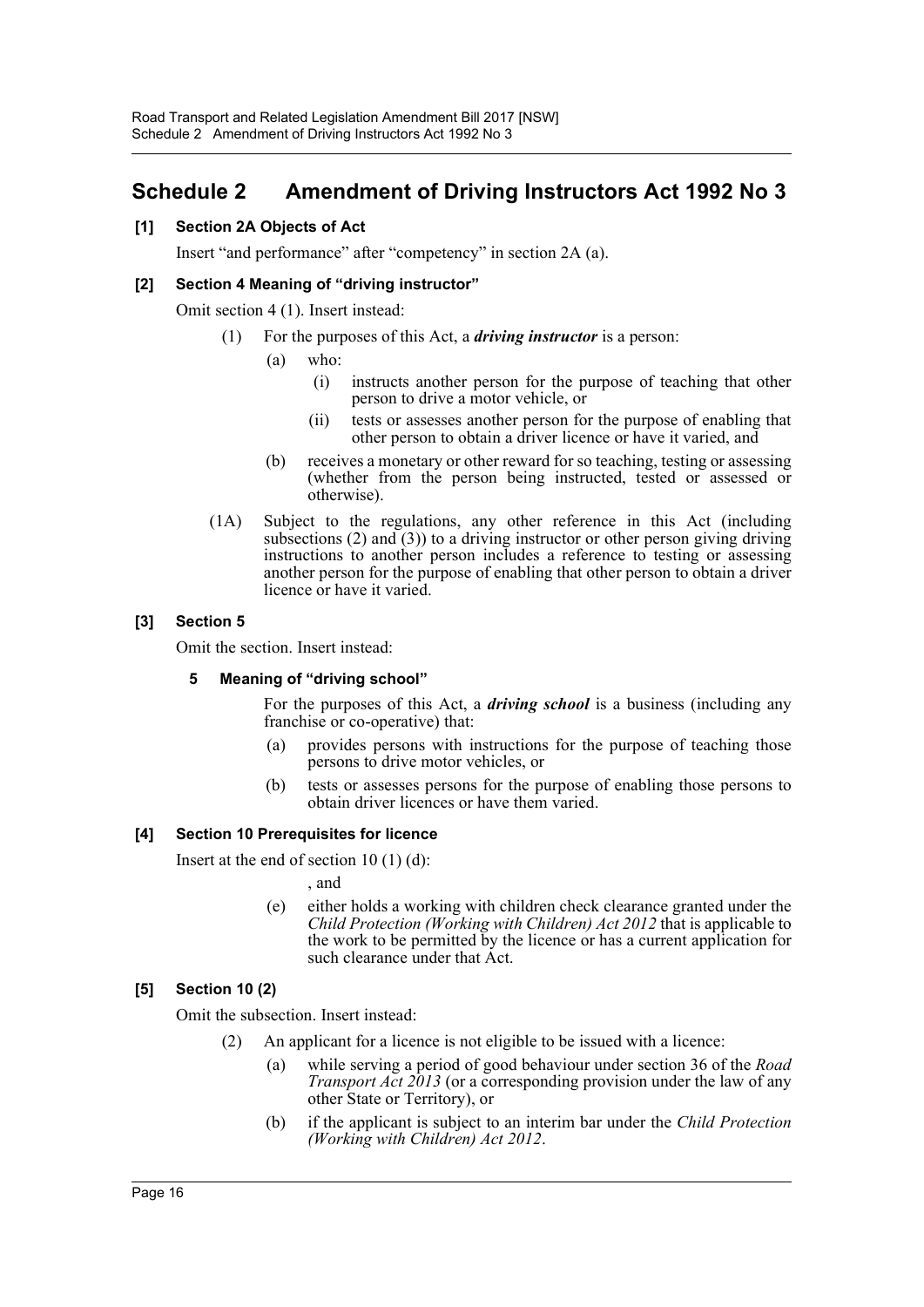# **[6] Section 10 (4) (b)**

Omit the paragraph. Insert instead:

(b) after considering a report on the person made under section 13 or any other relevant matter, the Authority is satisfied that the person is of good repute and good character.

# **[7] Section 10 (5) and (6)**

Insert after section 10 (4):

- (5) Subsection (1) (e) does not apply if the applicant would be exempt from a working with children check clearance under the *Child Protection (Working with Children) Act 2012* for the work permitted by the licence.
- (6) The Authority may exempt any person or class of persons from the requirement under subsection (1) (e) to hold a clearance or to have a current application for such a clearance if the licence to be issued is limited to the instruction of persons who are 18 years old or older.

# **[8] Section 15 Testing of applicant**

Omit section 15 (d). Insert instead:

- (d) the applicant's ability:
	- (i) to teach persons to drive motor vehicles (or motor vehicles of the relevant class), or
	- (ii) to test or assess persons seeking to obtain or vary driver licences for motor vehicles (or motor vehicles of the relevant class),

# **[9] Section 18 Grounds for refusal of application**

Insert "good repute and" after "is a person of" in section 18 (1) (b).

# **[10] Section 18 (1) (g)**

Omit "convictions (within the State or elsewhere) for offences involving motor vehicles".

Insert instead "offences (within the State or elsewhere) involving motor vehicles".

# **[11] Section 18 (2)**

Omit the subsection. Insert instead:

- (2) The Authority may refuse an application if:
	- (a) the applicant has been found guilty of an offence (within the State or elsewhere) or is charged with an offence (within the State or elsewhere), and
	- (b) the Authority is satisfied that granting the application would be inconsistent with any of the primary objects of this Act.

# **[12] Section 18 (2A)**

Omit "been guilty of". Insert instead "engaged in".

#### **[13] Section 19 Conditional licences**

Omit "The conditions may include, for example, a condition restricting the licensee to acting as a driving instructor in respect of motor vehicles of a specified class." from section  $19(1)$ .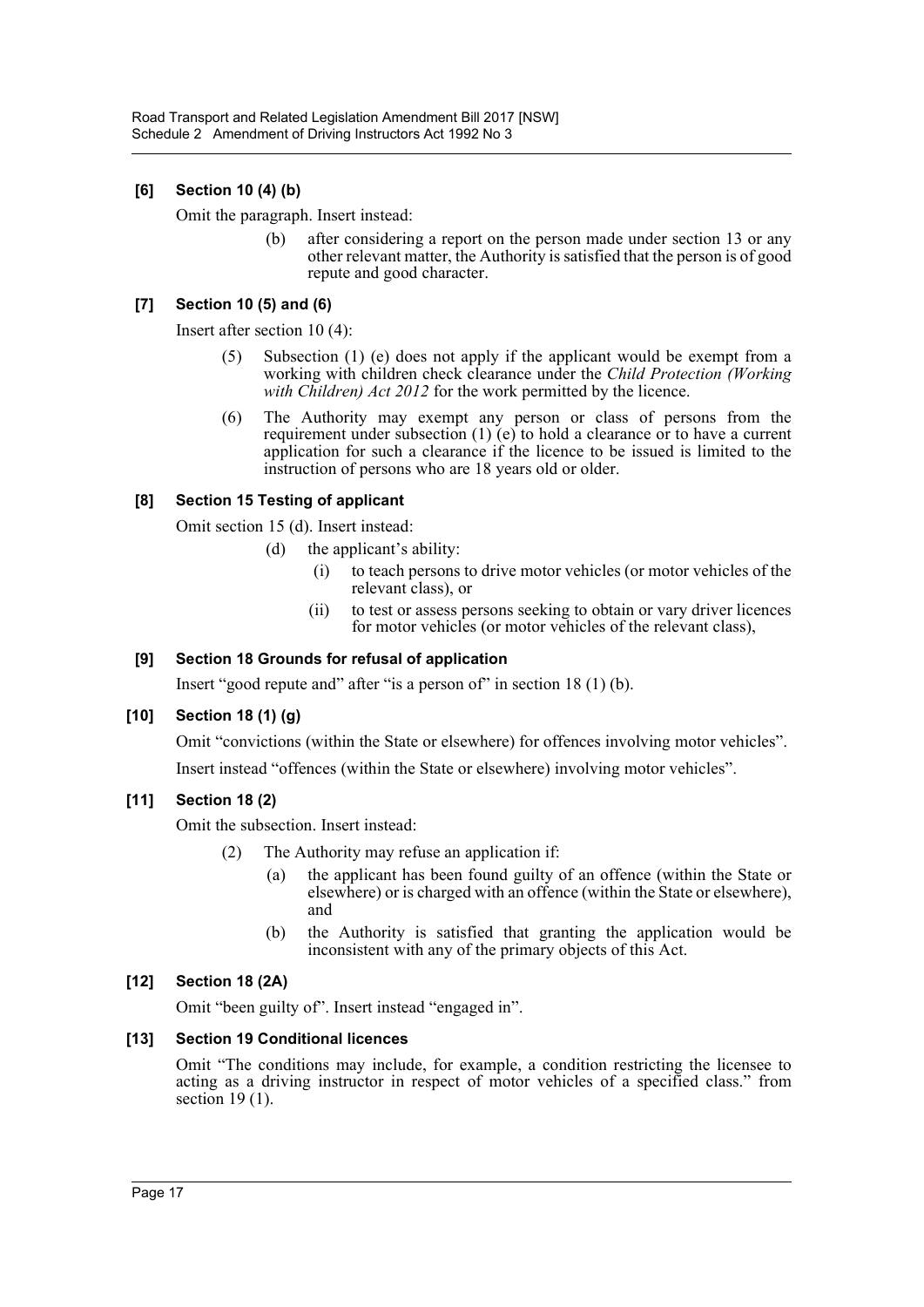#### **[14] Section 26 Grounds for suspension or cancellation of licence**

Omit section 26 (1) (c). Insert instead:

- (c) the holder of the licence:
	- has been found guilty of an offence against this Act or the regulations, or
	- (ii) has been found guilty of, or has charges pending before a court for, any other offence (within the State or elsewhere) and the Authority is satisfied that suspending or cancelling the licence will promote one or more of the primary objects of this Act,

# **[15] Section 26 (1) (f)**

Omit the paragraph.

#### **[16] Section 26 (1) (g)**

Omit "is guilty of". Insert instead "engaged in".

# **[17] Section 26 (1) (h)–(m)**

Insert after section  $26(1)(g)$ :

- (h) the holder of the licence does not hold a working with children check clearance under the *Child Protection (Working with Children) Act 2012* or does not have a current application for such clearance under that Act,
- (i) the Authority is satisfied that the holder of the licence is not a person of good repute or good character,
- (j) the Authority is satisfied that the holder of the licence is not a fit and proper person to act as a driving instructor,
- (k) the Authority has reason to believe that the holder of the licence has engaged in bribery or fraud relating to the testing of applicants for driver licences under the *Road Transport Act 2013* or former *Road Transport (Driver Licensing) Act 1998* (or corresponding licences under the law in any other State, or in any Territory or country) or the issue of those licences,
- (l) having regard to the objects of the Act, the Authority is of the opinion that the holder of the licence is a person who no longer displays the competencies, or is no longer suitable, to act as a driving instructor,
- (m) the Authority is of the opinion that it would not be in the public interest for the holder of the licence to continue to hold a licence having regard to his or her record of offences (within the State or elsewhere) involving motor vehicles.

# **[18] Section 26 (1A)**

Insert after section 26 (1):

(1A) The Authority may issue a caution to the holder of a licence instead of suspending or cancelling the licence under subsection (1).

#### **[19] Section 26 (2)**

Omit the subsection.

#### **[20] Section 31 Appeal against decision of Authority**

Omit "21" from section 31 (4). Insert instead "28".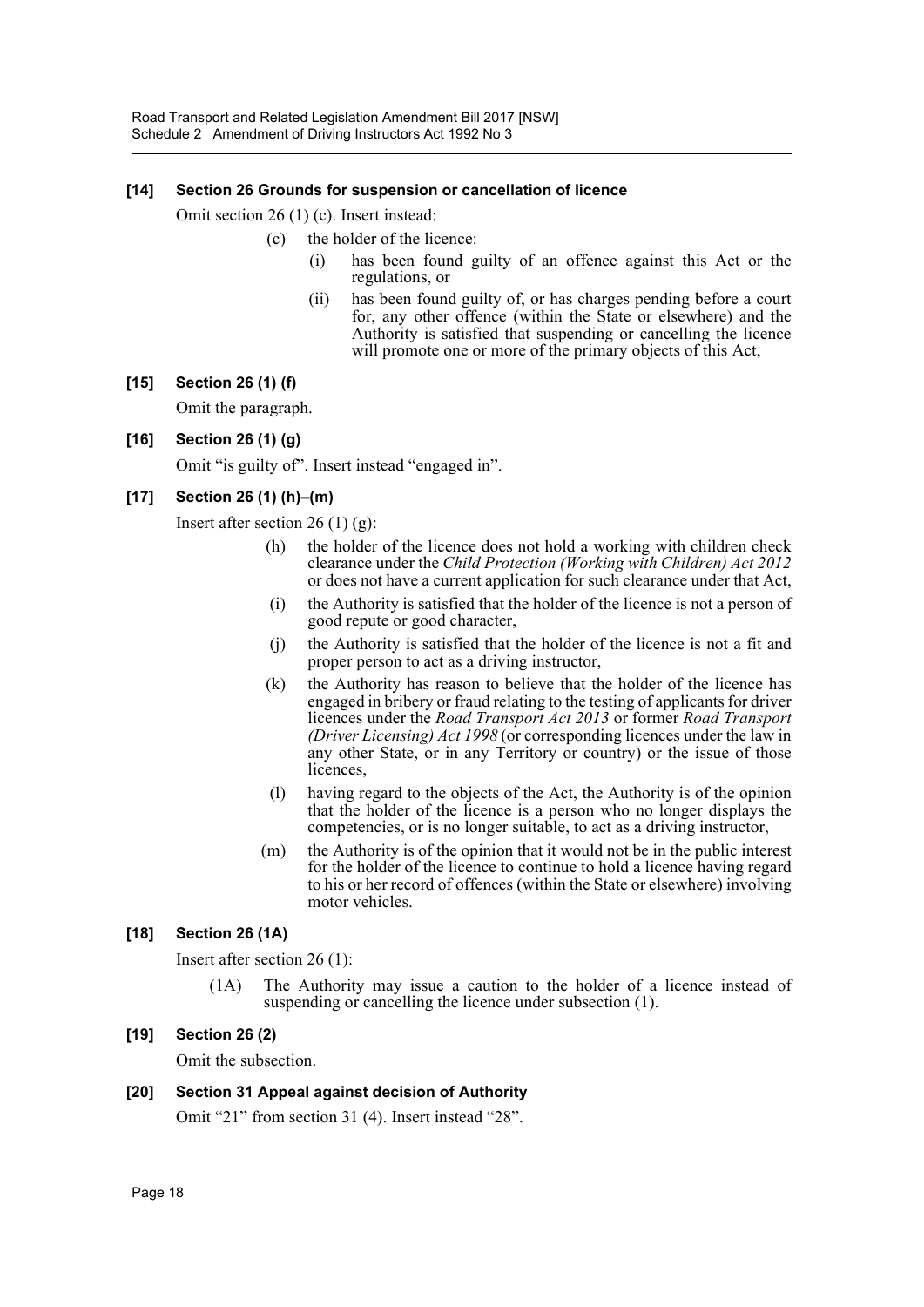#### **[21] Section 36 Grounds on which prohibition order may be made**

Insert at the end of the section:

- (2) Without limiting subsection (1) (b), a prohibition order may also be made against a person if:
	- (a) the Local Court is satisfied that the person is conducting a driving school or engaging in the control, management or administration of a driving school, and
	- (b) the person has been found guilty of an offence (within the State or elsewhere), and
	- (c) the Local Court is satisfied that the making of the order will promote one or more of the primary objects of this Act.

#### **[22] Section 39 Appeal against making or variation of prohibition order**

Omit "21" from section 39 (2). Insert instead "28".

#### **[23] Section 43 When order takes effect**

Omit "21" wherever occurring in section 43 (1) and (2). Insert instead "28".

#### **[24] Section 58**

Omit the section. Insert instead:

#### **58 Service of documents**

- (1) A document that is authorised or required by this Act or the regulations to be served on any person may be served by any of the following methods:
	- (a) in the case of an individual—by personal delivery to the person,
	- (b) by post to the address specified by the person for the service of documents of that kind,
	- (c) in the case of an individual who has not specified such an address—by post to the residential or business address of the person last known to the person serving the document,
	- (d) in the case of a corporation—by post to the registered office or any other office of the corporation or by leaving it at any such office with a person apparently over the age of 16 years,
	- (e) by email to an email address specified by the person for the service of documents of that kind,
	- (f) by any other method authorised by the regulations for the service of documents of that kind.
- (2) Nothing in this section affects the operation of any provision of a law or of the rules of a court authorising a document to be served on a person by any other method.
- (3) In this section, *serve* includes give or send.

#### **[25] Section 59 Regulations**

Insert after section 59 (2) (i):

(j) the types or classes of licences relating to driving instructors and the conditions for each type or class.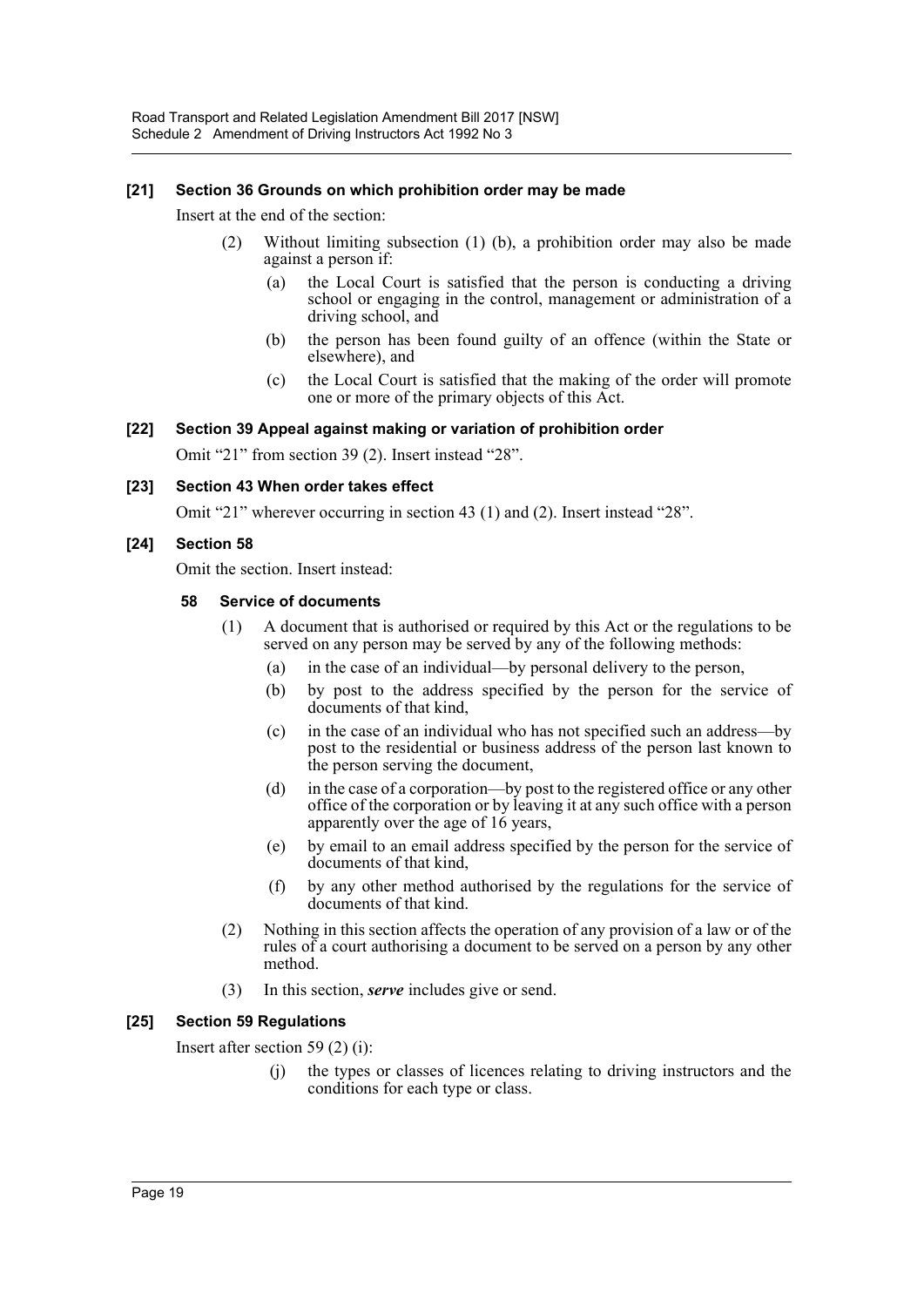#### **[26] Schedule 1 Savings and transitional provisions**

Insert at the end of clause 2 (1):

any other Act that amends this Act.

#### **[27] Schedule 1, clause 2 (3)**

Omit "in the Gazette". Insert instead "on the NSW legislation website".

#### **[28] Schedule 1**

Insert at the end of the Schedule, with appropriate Part and clause numbering:

# **Part Provisions consequent on Road Transport and Related Legislation Amendment Act 2017**

#### **Definition**

In this Part:

*amending Act* means the *Road Transport and Related Legislation Amendment Act 2017*.

#### **Licence for testing or assessment not required for 12 months**

Despite the amendments made by the amending Act, a person who tests or assesses other persons for the purpose of enabling those persons to obtain driver licences or have them varied is not required to hold a licence under this Act authorising the person to do so for the period of 12 months after the day on which Schedule 2 [2] to the amending Act commences.

#### **Time for appeals against existing decisions**

- (1) Section 31 (4), as amended by the amending Act, extends to an appeal against a decision made before the commencement of the amendment, but only if the period within which to make the appeal specified by the subsection before its amendment had not already expired.
- (2) Section 39 (2), as amended by the amending Act, extends to an appeal against a decision to make or vary a prohibition order made before the commencement of the amendment, but only if the period within which to make the appeal specified by the subsection before its amendment had not already expired.
- (3) Section 43, as amended by the amending Act, extends to a prohibition order or variation of a prohibition order made before the commencement of the amendments if subclause (2) operates to extend the time for making an appeal.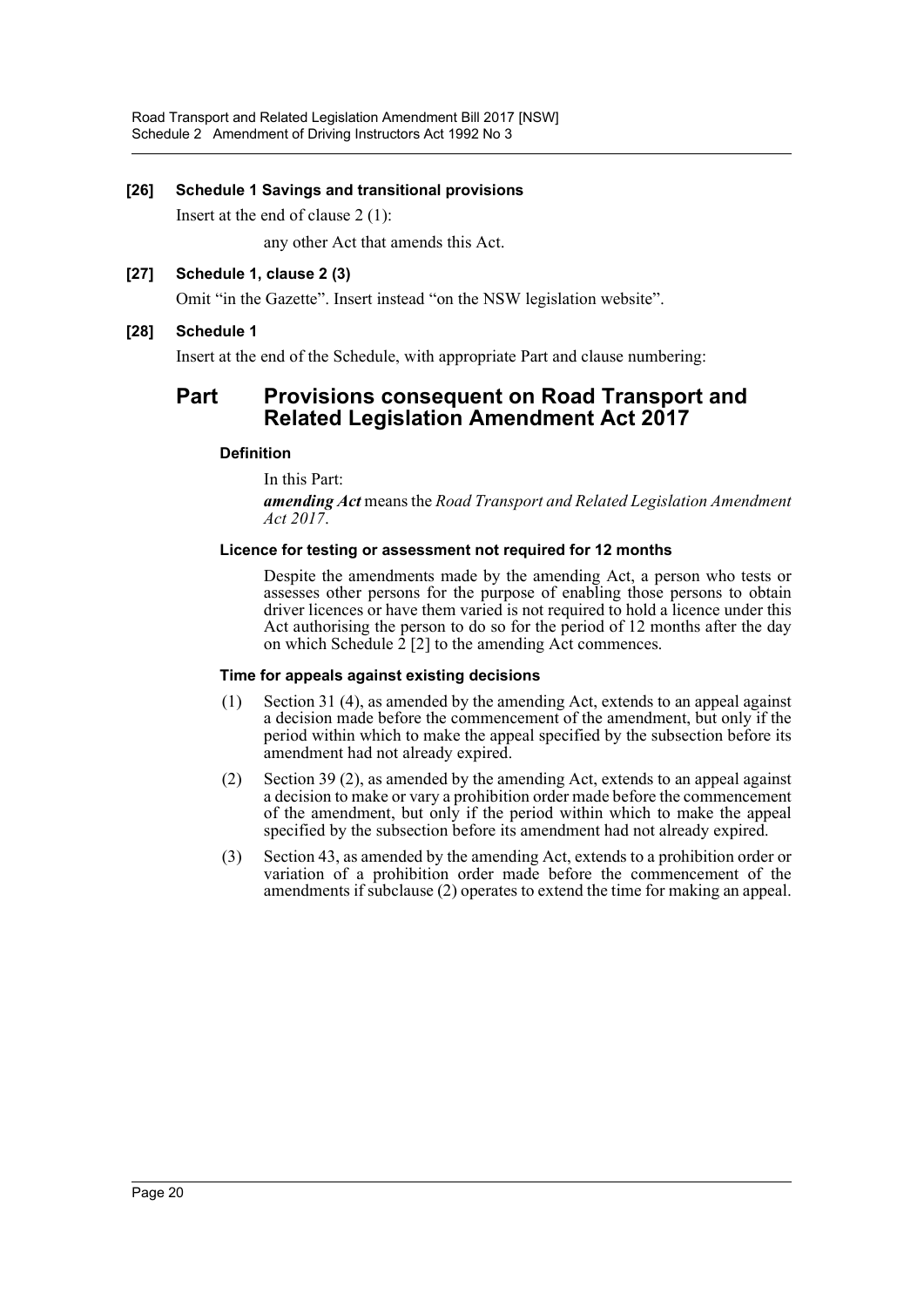# <span id="page-21-0"></span>**Schedule 3 Amendment of Point to Point Transport (Taxis and Hire Vehicles) Act 2016 No 34**

#### **[1] Section 3 Definitions**

Insert in alphabetical order in section 3 (1):

*function* includes a power, authority or duty, and *exercise* a function includes perform a duty.

#### **[2] Section 24 Notifiable occurrences**

Omit section 24 (2). Insert instead:

(2) In this section, a *notifiable occurrence* means an accident or incident of a kind that is prescribed by the regulations for the purposes of this section.

#### **[3] Section 46A**

Insert after section 46:

#### **46A Surrender of authorisation**

- (1) A provider may, at any time, surrender an authorisation to provide a taxi service or booking service by giving the Commissioner a notice of surrender.
- (2) A notice of surrender must be in the form approved by the Commissioner and specify the date for the surrender to take effect.
- (3) The Commissioner must cancel the authorisation:
	- (a) if the date specified for the surrender to take effect is on or before the day on which the Commissioner receives the notice—on receiving the notice, or
	- (b) if the date specified for the surrender to take effect is after the day on which the Commissioner receives the notice—on the date specified.

#### **[4] Section 67 Commissioner to be notified of lease, sublease or arrangement**

Omit "the Commissioner" from section 67 (1).

Insert instead "the person who facilitates the provision of the taxi service for the taxi licence".

#### **[5] Section 69A**

Insert after section 69:

#### **69A Surrender of taxi licence**

- (1) A holder of a taxi licence may, at any time, surrender the taxi licence by giving the Commissioner a notice of surrender.
- (2) A notice of surrender must be in the form approved by the Commissioner and specify the date for the surrender to take effect.
- (3) The Commissioner must cancel the taxi licence:
	- (a) if the date specified for the surrender to take effect is on or before the day on which the Commissioner receives the notice—on receiving the notice, or
	- (b) if the date specified for the surrender to take effect is after the day on which the Commissioner receives the notice—on the date specified.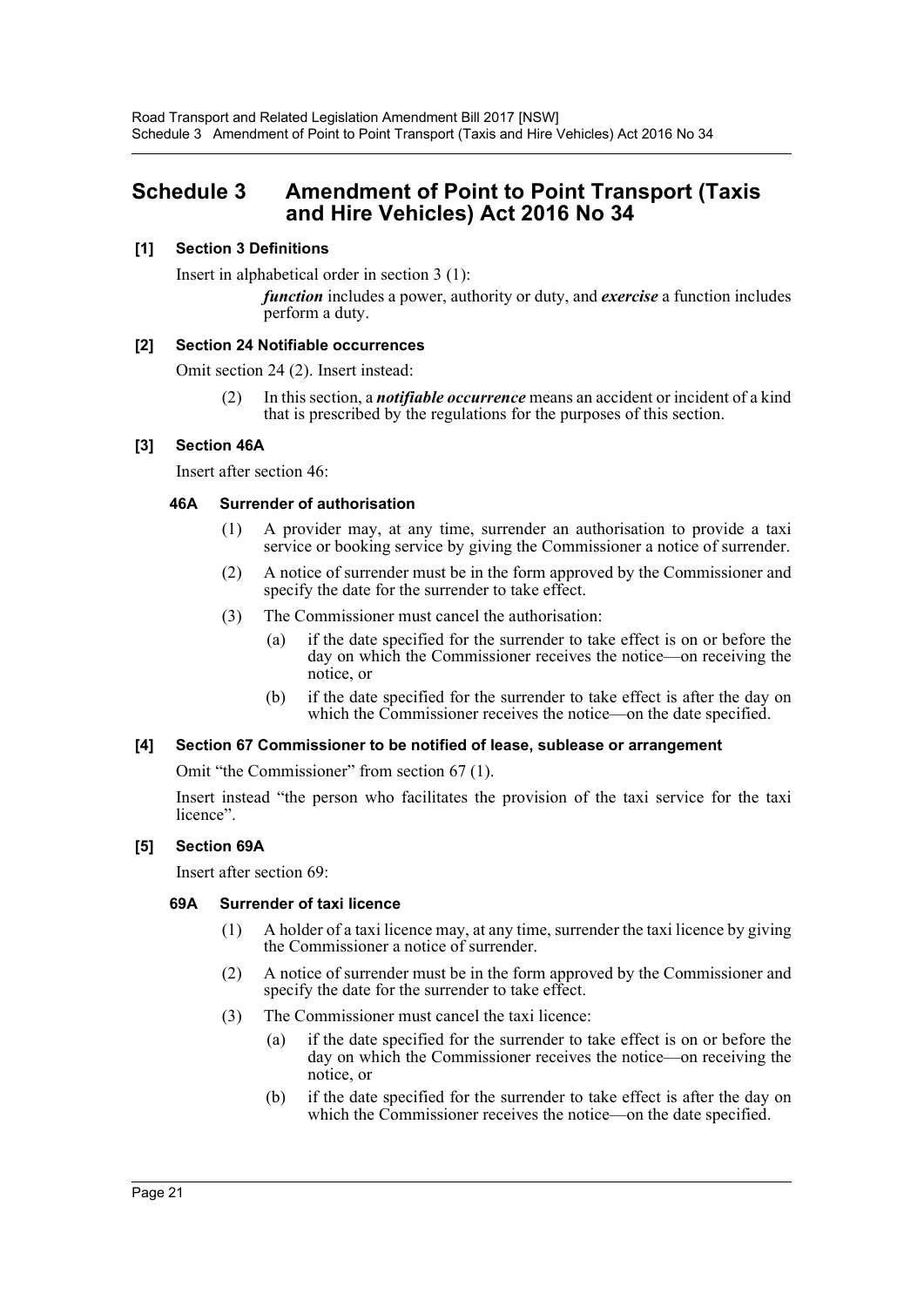#### **[6] Section 115A**

Insert after section 115:

#### **115A Persons assisting authorised officers**

- (1) A person (the *assistant*), including an interpreter, may accompany an authorised officer entering a premises under this Division to assist the authorised officer if the authorised officer considers the assistance is necessary.
- (2) The assistant:
	- (a) may do the things at the place and in the manner that the authorised officer requires to assist the authorised officer to exercise the officer's functions under this Division, but
	- (b) must not do anything that the authorised officer does not have power to do, except as permitted under a search warrant.
- (3) Anything done lawfully by the assistant is taken for all purposes to have been done by the authorised officer.

# **[7] Section 130 Return of number-plates**

Omit section 130 (1).

#### **[8] Section 130 (2)**

Omit "the Point to Point Transport Commissioner or the Commissioner of Police".

Insert instead "RMS".

# **[9] Section 136 Nature of proceedings for offences**

Omit "the date alleged to be the date on which the offence was committed" from section 136 (4).

Insert instead "the offence first comes to the notice of the Commissioner".

# **[10] Section 139A**

Insert after section 139:

#### **139A Powers of Commissioner to obtain information**

- (1) If the Commissioner has reasonable grounds to believe that a person is capable of giving information, providing documents or giving evidence in relation to a possible contravention of this Act, or that will assist the Commissioner to monitor or enforce compliance with this Act, the Commissioner may by written notice served on the person, require the person to do one or more of the following:
	- (a) to give the Commissioner, in writing signed by the person (or in the case of a body corporate, by a competent officer of the body corporate) and within the time and in the manner specified in the notice, that information of which the person has knowledge,
	- (b) to produce to the Commissioner, in accordance with the notice, those documents,
	- (c) to appear before a person appointed by the Commissioner on a day, and at a time and place, specified in the notice (being a day, time and place that are reasonable in the circumstances) and give either orally or in writing that evidence and produce those documents.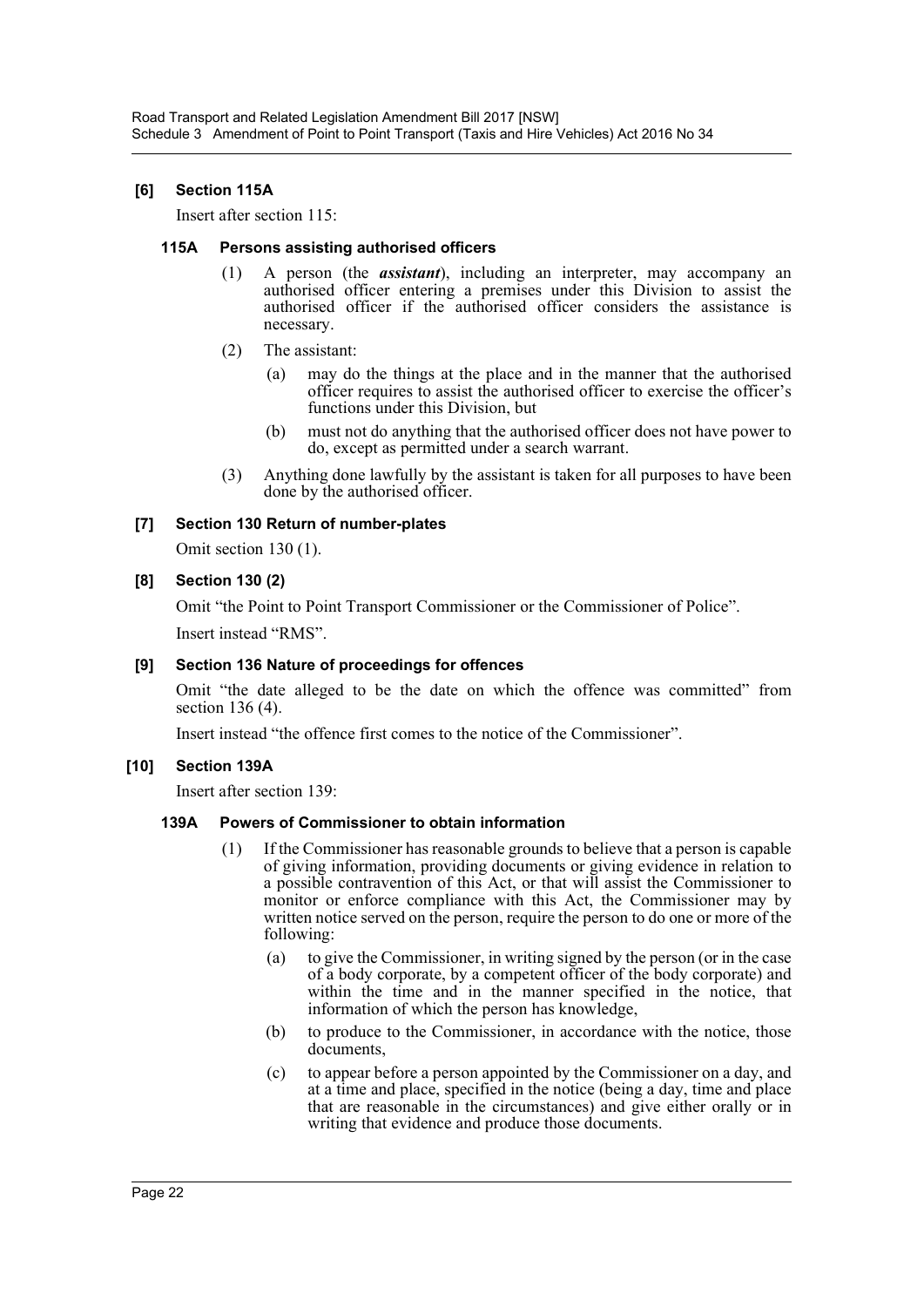- (2) The notice must:
	- (a) state that the requirement is made under this section, and
	- (b) contain a statement to the effect that a failure to comply with a requirement is an offence, and
	- (c) if the notice requires the person to provide information or documents or answer questions:
		- (i) contain a statement about the effect of section 124, and
		- (ii) state that the person may attend with a legal practitioner.
- (3) The Commissioner must not make a requirement under subsection (1) (c) unless the Commissioner has taken all reasonable steps to obtain the information, including steps under subsection (1) (a) and (b), and has been unable to do so.
- (4) A person must not, without reasonable excuse, refuse or fail to comply with a requirement made under this section.

Maximum penalty:

- (a) in the case of an individual—\$10,000, or
- (b) in the case of a body corporate—\$50,000.
- (5) Subsection (4) places an evidential burden on the defendant to show a reasonable excuse.
- (6) Section 124 applies to a requirement under this section.

#### **[11] Section 145 Reviews by NCAT**

Insert "(but not a decision to cancel a surrendered authorisation or taxi licence)" after "licence" in section  $145(2)$  (b).